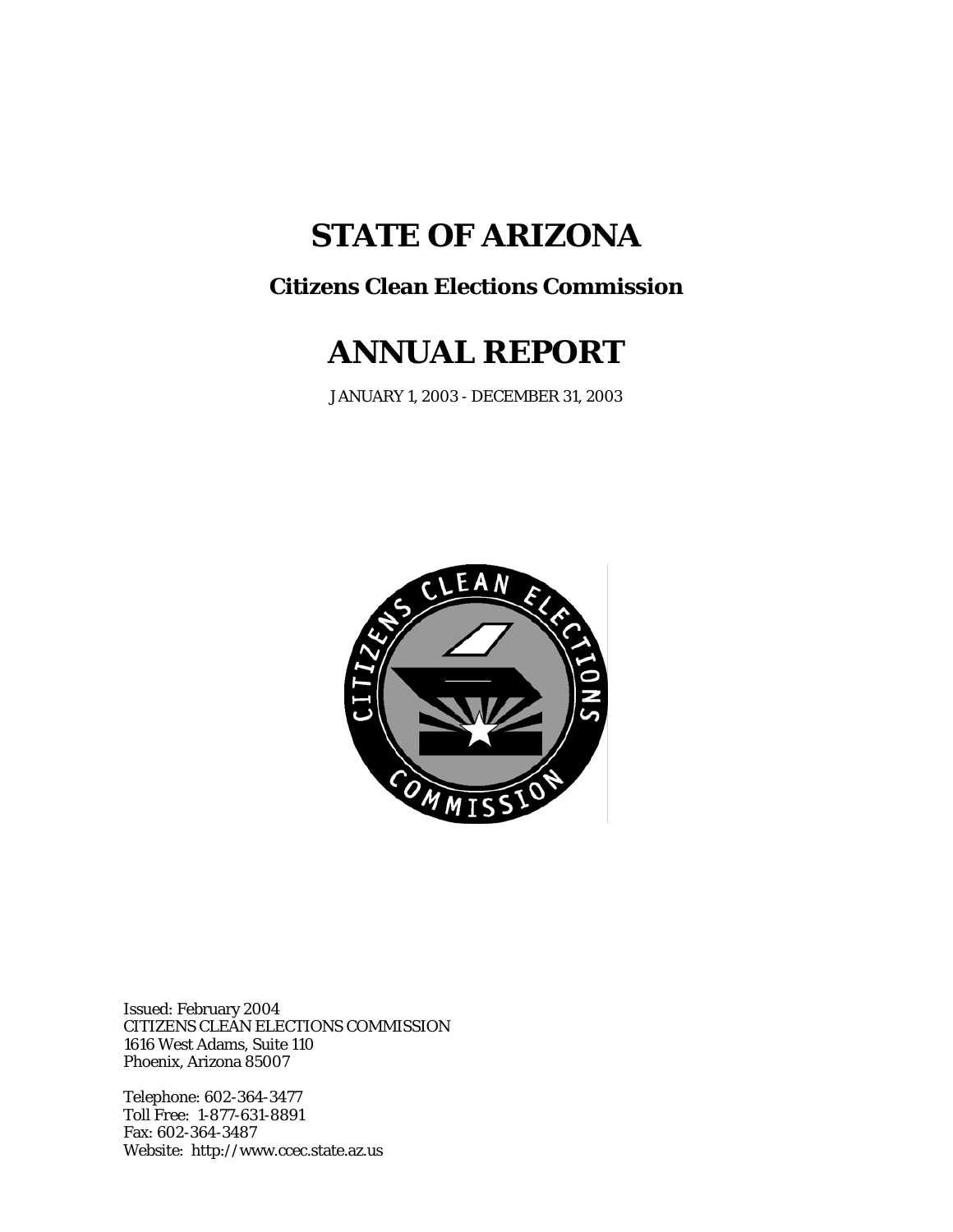# **TABLE OF CONTENTS**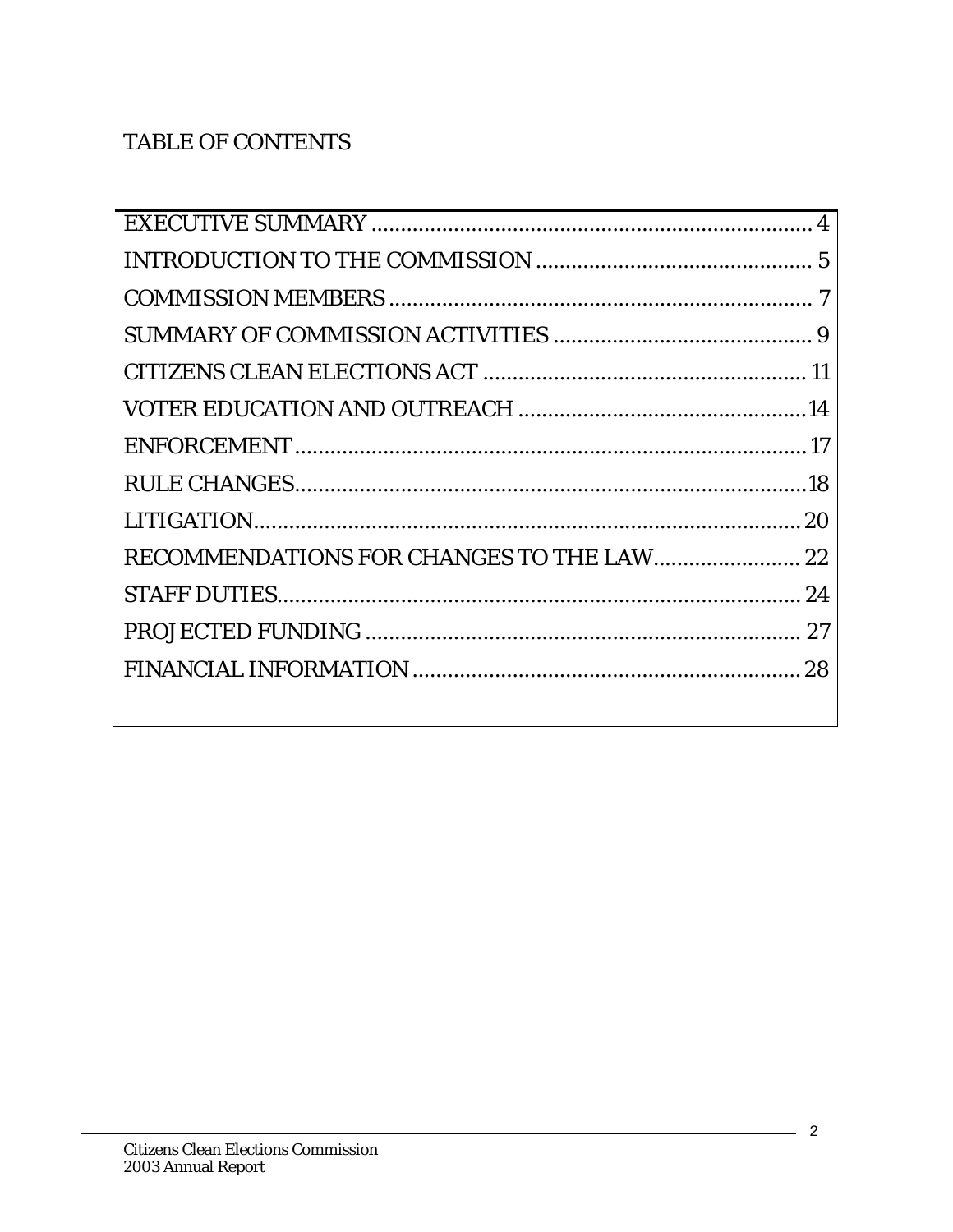**Janet Napolitano**  Governor

**Colleen Connor** Executive Director



**David G. McKay** Chair

**Kathleen Detrick Ermila Jolley Marcia Busching Tracey Bardorf Commissioners** 

#### **State of Arizona Citizens Clean Elections Commission**

1616 W. Adams, Suite 110 - Phoenix, Arizona 85007 - Tel (602) 364-3477 - Fax (602) 364-3487 - www.ccec.state.az.us

To The Honorable Janet Napolitano Governor of Arizona

February 24, 2004

Dear Governor Napolitano:

Pursuant to Arizona Revised Statutes (A.R.S.) § 16-956(B) (3), the Citizens Clean Elections Commission (Commission) submits its Annual Report.

In 1998, the voters of Arizona passed the Citizens Clean Elections Act. The Commission celebrates the fifth anniversary of the Act through the continued commitment of upholding the letter and spirit of the Act. With the knowledge and experience gained through the last two election cycles, the Commission strives to improve the effectiveness of the administration of the public funding program, voter education, and candidate training.

The Commission accomplished its goals set in 2003, and looks forward to a productive and exciting election year.

Respectfully Yours,

Sand & M- Kaz

David G. McKay, Chair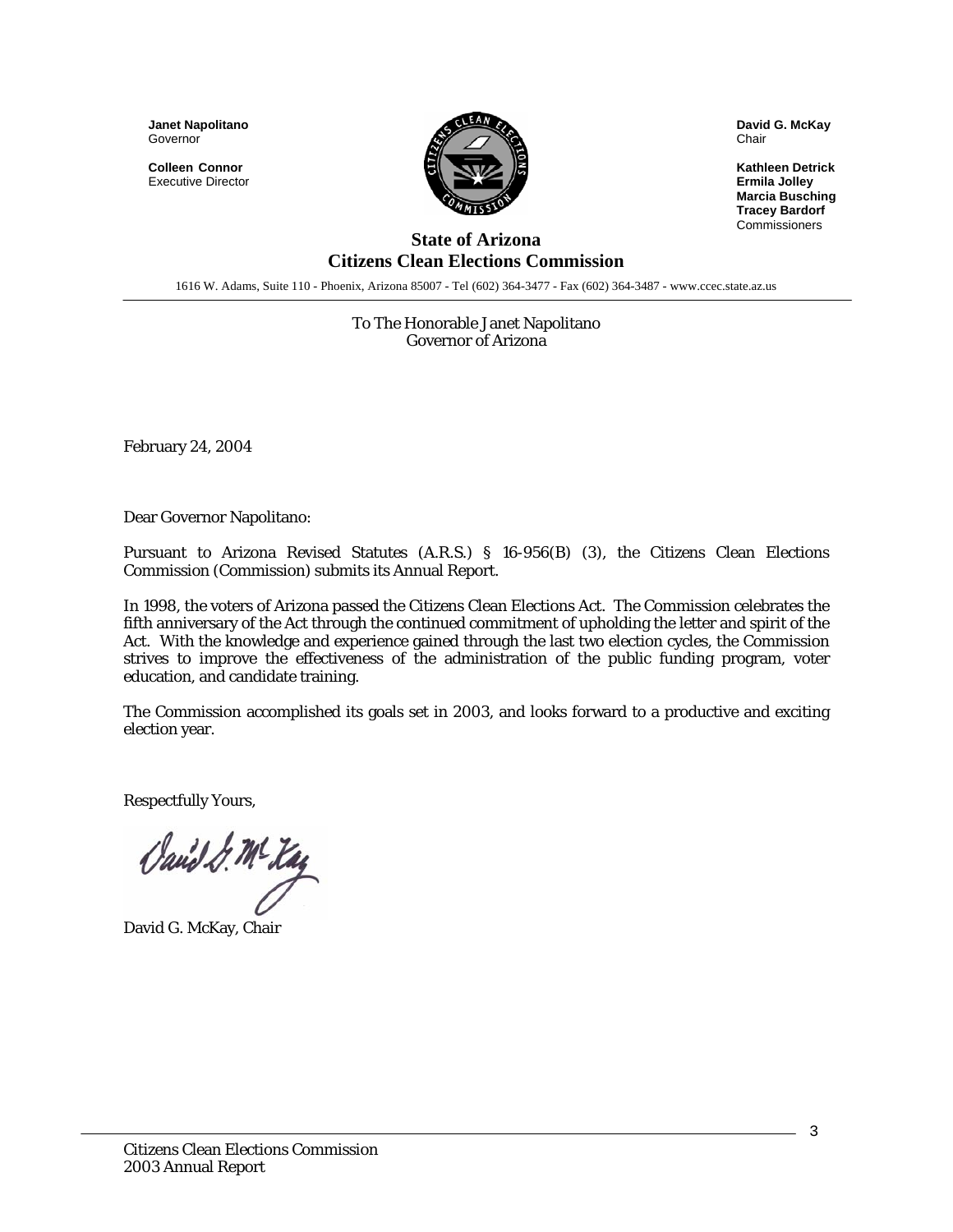# <span id="page-3-0"></span>**EXECUTIVE SUMMARY**

The Citizens Clean Elections Commission is charged with the administration of the Clean Elections Act. Although 2003 was not an election year, the Commission remained active on a variety of levels.

The Commission continued the voter education and outreach program through speaking engagements, media outreach, news releases and presentations at civic events. Following a report issued by the United States General Accounting Office, the Commission began monitoring public awareness of the Act. In July 2003, a telephone survey conducted by the Behavior Research Center showed broad based support for the Clean Elections system. The survey revealed that 63% of Arizonans who were aware of the program had a favorable view compared with only 22% with unfavorable impressions. Additionally, 71% of Arizonans believe that Clean Elections is important to voters.

Pursuant to the Commission's voter education duties, the Commission made substantial changes to the contents of the Candidate Statement Pamphlet for the 2004 election. The 2004 Candidate Statement Pamphlets for the primary and general elections will allow for candidate statements up to 200 words, a candidate photograph, separate statements for the primary and general election, and the initiation of a cover design contest. For the candidate debates, the Commission started the process of solicitation and selection of debate sponsors for the 2004 Corporation Commission races and all 30 legislative districts.

In October 2003, the Commission began the Candidate Workshop and Training to be held twice a month and throughout the State. Then in November 2003, the Commission proposed a number of changes to the administrative rules that were designed to detail reporting requirements, shorten the enforcement and compliance process, and respond to input from the public. The Commission also concluded the remaining enforcement actions from the last election cycle.

The Clean Elections Fund revenue steadily increased over the year. With the 4-year revenue projections exceeding the spending cap, the Commission transferred monies to the general fund: \$1.7 million in January and \$3.82 million in December.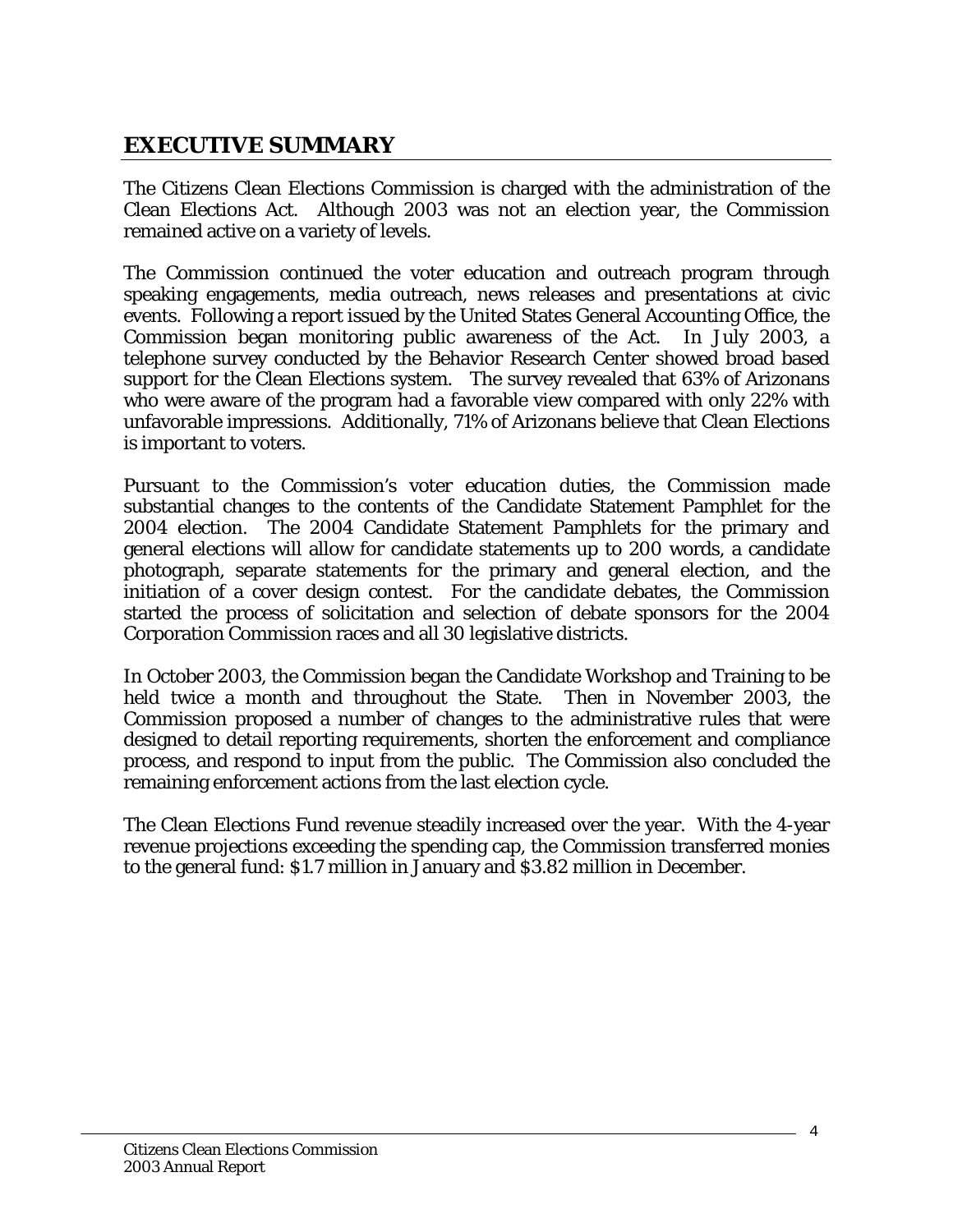# <span id="page-4-0"></span>**INTRODUCTION TO THE COMMISSION**

#### **Mission Statement:**

To fairly, faithfully and fully implement and administer the Arizona Citizens Clean Elections Act.

#### **Vision Statement:**

Through the successful implementation of the Arizona Citizens Clean Elections Act, the Commission seeks to improve the integrity of Arizona state government and promote public confidence in the Arizona political process.

### **Authority:**

The Citizens Clean Elections Commission was established by the enactment of the Citizens Clean Elections Act, A.R.S., Title 16, Chapter 6, Article 2. In addition to administering the provisions of Article 2, the Commission promulgates rules and enforces A.R.S. §§ 16-940 through 16-961.

#### **Membership**:

The Commission consists of 5 members:

- No more than 2 shall be members of the same political party.
- No more than 2 shall be residents of the same county.
- No one shall be appointed who does not have a party registration that has been continuously recorded for at least 5 years immediately preceding appointment, with the same political party or as an independent.
- Each candidate shall be a qualified elector who has not, in the previous 5 years in this state, been appointed to, elected to or run for any public office, including precinct committeeman, or served as an officer of a political party.
- A member of the Commission shall serve no more than one term and is not eligible for reappointment.
- No Commissioner, during his or her tenure or for 3 years thereafter, shall seek or hold any other public office, serve as an officer of any political committee or employ or be employed as a lobbyist.

#### **Function**:

The Commission holds regular meetings, which are open to the public. In 2003, the Commission held 13 regular meetings.

The Commission annually elects a chair. In December 2003, Commissioner Dave McKay was elected as the Chair of the Commission for 2004.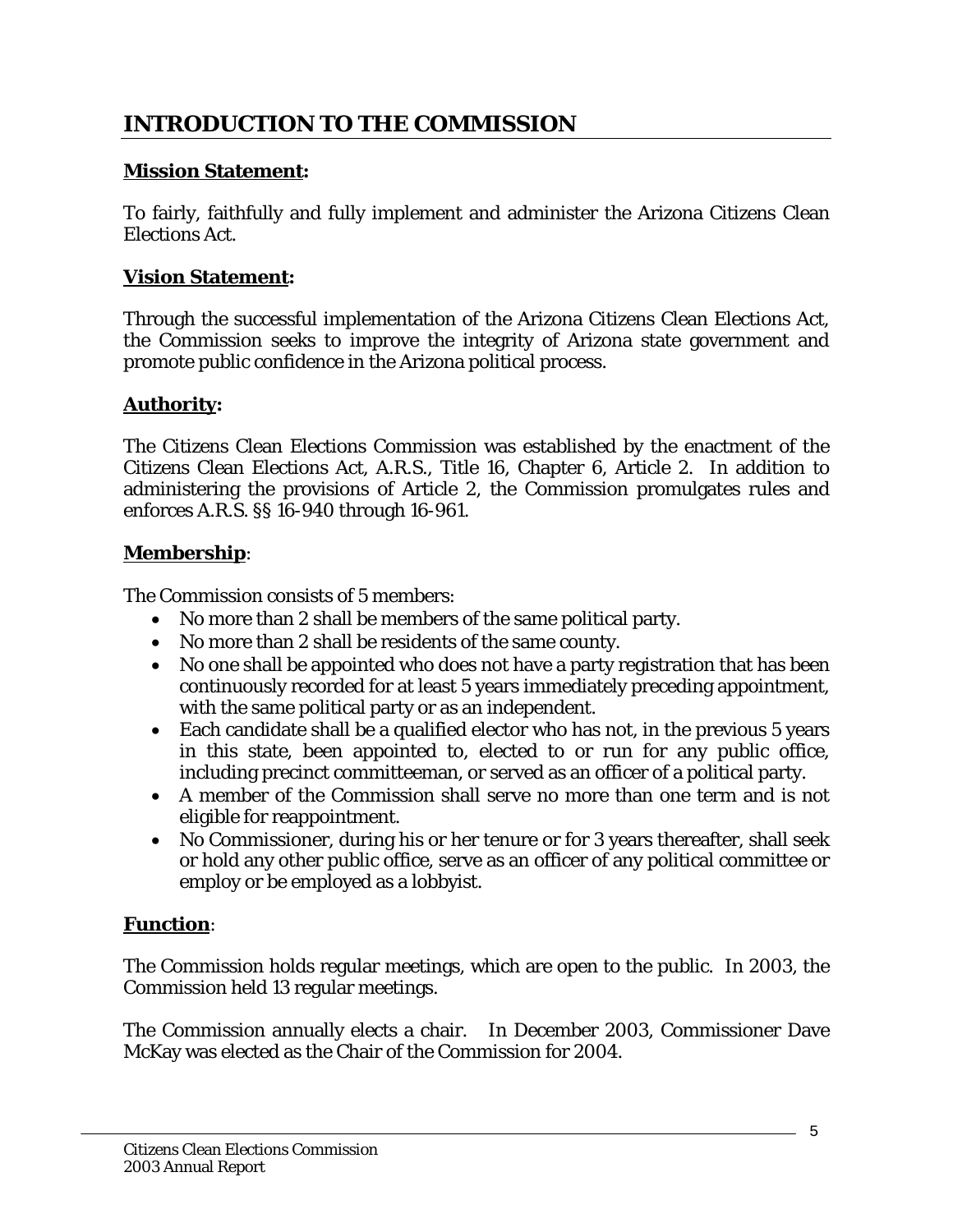Core functions of the Commission include provision of public funding to qualified candidates; publishing voter education pamphlets and sponsoring debates; administering the Clean Elections Fund; and enforcing campaign finance laws.

## *Voter Education*

- Prior to the primary and general elections, the Commission shall publish a candidate statement pamphlet for statewide and legislative office candidates to be mailed to every household that contains a registered voter.
- The Commission shall sponsor debates among candidates, require participating candidates to attend and participate in debates, and invite nonparticipating candidates to participate in debates.

## *Clean Elections Fund*

- The Commission shall ensure that money from the Fund is placed in candidate campaign accounts or otherwise spent as specified in the Act and not otherwise.
- The Commission shall ensure that money required by the Act to be paid to the Fund is deposited in the Fund.

### *Enforcement*

• The Commission shall monitor reports and financial records of candidates as needed to ensure that equalization monies are paid promptly to opposing qualified candidates.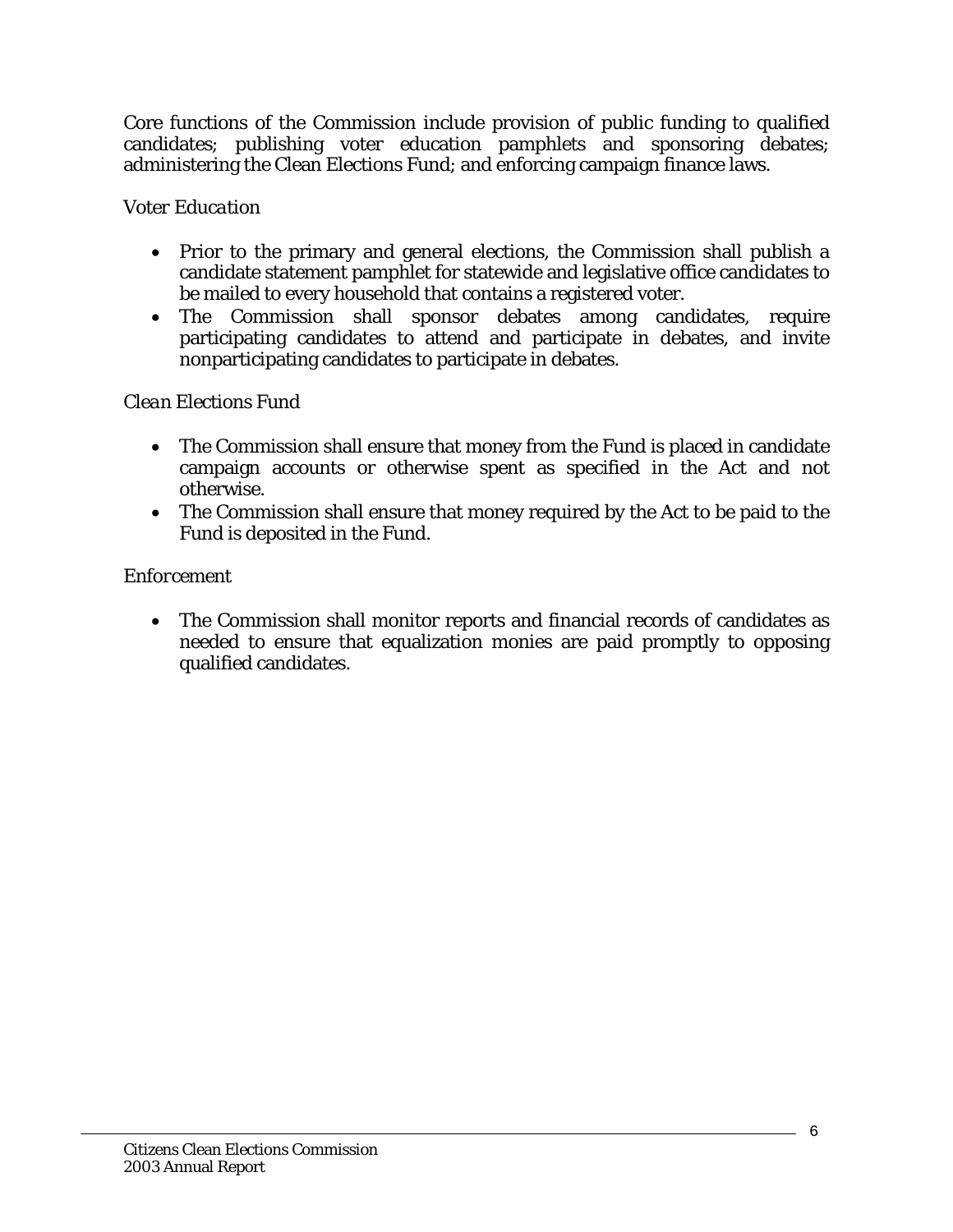## <span id="page-6-0"></span>**COMMISSION MEMBERS**

## **Chair Leslie Gene Lemon – Republican - Maricopa County**

Governor Jane Dee Hull appointed Phoenix resident Gene Lemon to the Citizens Clean Elections Commission in 1999 for a term ending January 31, 2004. Mr. Lemon served as the first Chair of the Commission, first elected by the Commission in 1999, and continued to serve as the Chair for calendar years 2000, 2001 and 2003. Mr. Lemon received his bachelor's and law degrees from the University of Illinois. He retired as vice president-administration from VIAD Corp. (formerly Dial Corp. and Greyhound Corp.), where he also spent 27 years (1972-1999) as assistant general counsel and general counsel. From 1964-1969 Mr. Lemon was senior attorney for Armour and Co. From 1964-1969, Mr. Lemon served as assistant general counsel to the American Farm Bureau Federation and affiliated companies.

Mr. Lemon has served on numerous boards, including board of directors (1992-1997) and chairman of the audit committee (1993-1995) for FINOVA Group Inc.; board of directors (1995-1997) for the Food & Drug Law Institute; board of directors (1989- 1995) for the Phoenix Chamber of Commerce; board of directors (1985-1998) and chairman of the board (1993-1995) for the Phoenix Children's Hospital; board of trustees (1985-1998) and president (1990-1992) for the Phoenix Art Museum; and grand president (1974-1976) and currently serves on the board of directors of the American Arbitration Association; the National Conference of Commissioners of Uniform State Laws; the board of directors and the steering committee for the Arizona Voice for Crime Victims and the board of visitors for the University of California-Davis School of Medicine. Mr. Lemon is a member of the American Bar Association; the Association of General Counsel, Arizona State Bar; Maricopa County Bar Association and Paradise Valley Country Club.

### **David G. McKay – Republican – Coconino County**

Governor Jane Dee Hull appointed Flagstaff resident Dave McKay to the Citizens Clean Elections Commission in 2000 for a term that will expire in 2005. Mr. McKay was elected by the Commission to serve as chair for 2004. Mr. McKay received his bachelor's and master's degrees from Northern Arizona University. He retired after 35 years with the Flagstaff Unified School District, where he served as principal of Thomas Knoles Elementary School (1987-1998); principal of Christensen Elementary School (1982-1987); assistant principal of Christensen and Killip Elementary Schools (1976-1982); title III coordinator for Flagstaff Public Schools (1973-1976); assistant principal for Mt. Elden Elementary School (Killip) (1968-1973); guidance counselor for Flagstaff Elementary Schools (1966-1968); and science teacher for Flagstaff Junior High School (1963-1966). Mr. McKay founded Big Brothers of Flagstaff in 1968 and has served as executive director since. He also has served as a member of the Arizona School Administrators (1982-1997) and as a member of the State Dental Board (2000 – 2002).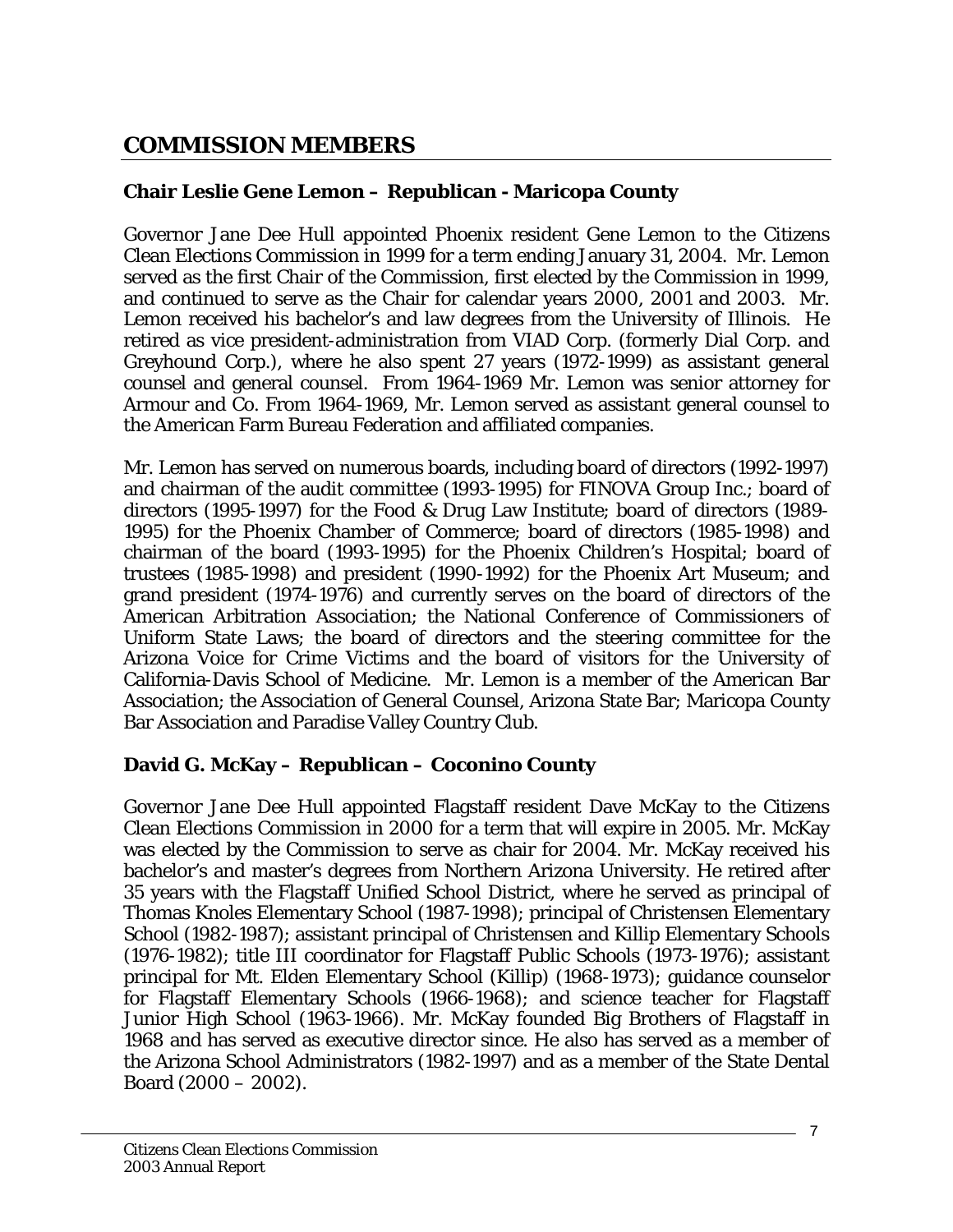#### **Kathleen S. Detrick – Independent – Pima County**

Attorney General Janet Napolitano appointed Tucson resident Kathleen Detrick to the Citizens Clean Elections Commission in 2001 for a term that will expire in 2006. Ms. Detrick has served as the City Clerk and Campaign Finance Administrator for the City of Tucson, Arizona since 1991. The City Clerk is a Charter officer appointed by the Mayor and Council for a two-year term of office. The Campaign Finance Administrator serves at the will of the Mayor and Council. Ms. Detrick has been employed by the Tucson City Clerk's office since 1971. In 1981 Ms. Detrick was appointed Chief Deputy City Clerk and served as the City Elections Director from 1981 until the appointment as City Clerk in 1991. The City of Tucson has the only other public campaign-funding program in the State of Arizona and has been used as a model by other jurisdictions interested in implementing a similar program. Ms. Detrick was a member of the team that developed the Tucson public campaignfunding program and has been part of the administration of the program since its approval by electorate in 1985.

#### **Ermila Jolley– Democrat – Yuma**

Governor Jane Hull appointed Yuma resident Ermila Jolley to the Citizens Clean Elections Commission in 2002 for a five-year term that will expire in 2007. She is filled the seat formerly held by Commissioner Carl Lopez, a Tucson resident. Ms. Jolley was appointed to the Yuma County Redistricting Commission in May 2001 and currently serves as president of the Yuma Community Hispanic Forum. Ms. Jolley served as a Democratic precinct committee person in Yuma County until 1992. Ms. Jolley received her bachelor's degree from the Northern Arizona University.

### **Marcia Busching- Democrat- Phoenix**

Marcia J. Busching was appointed by Governor Janet Napolitano to the Citizens Clean Elections Commission in 2003 for a term that will expire in 2008. Ms. Busching has been a resident of Phoenix, Arizona since 1976. A practicing business and real estate attorney since 1977, Ms. Busching is certified by the Arizona State Bar as a specialist in a real estate law and is employed with the law firm of Sacks Tierney, P.A.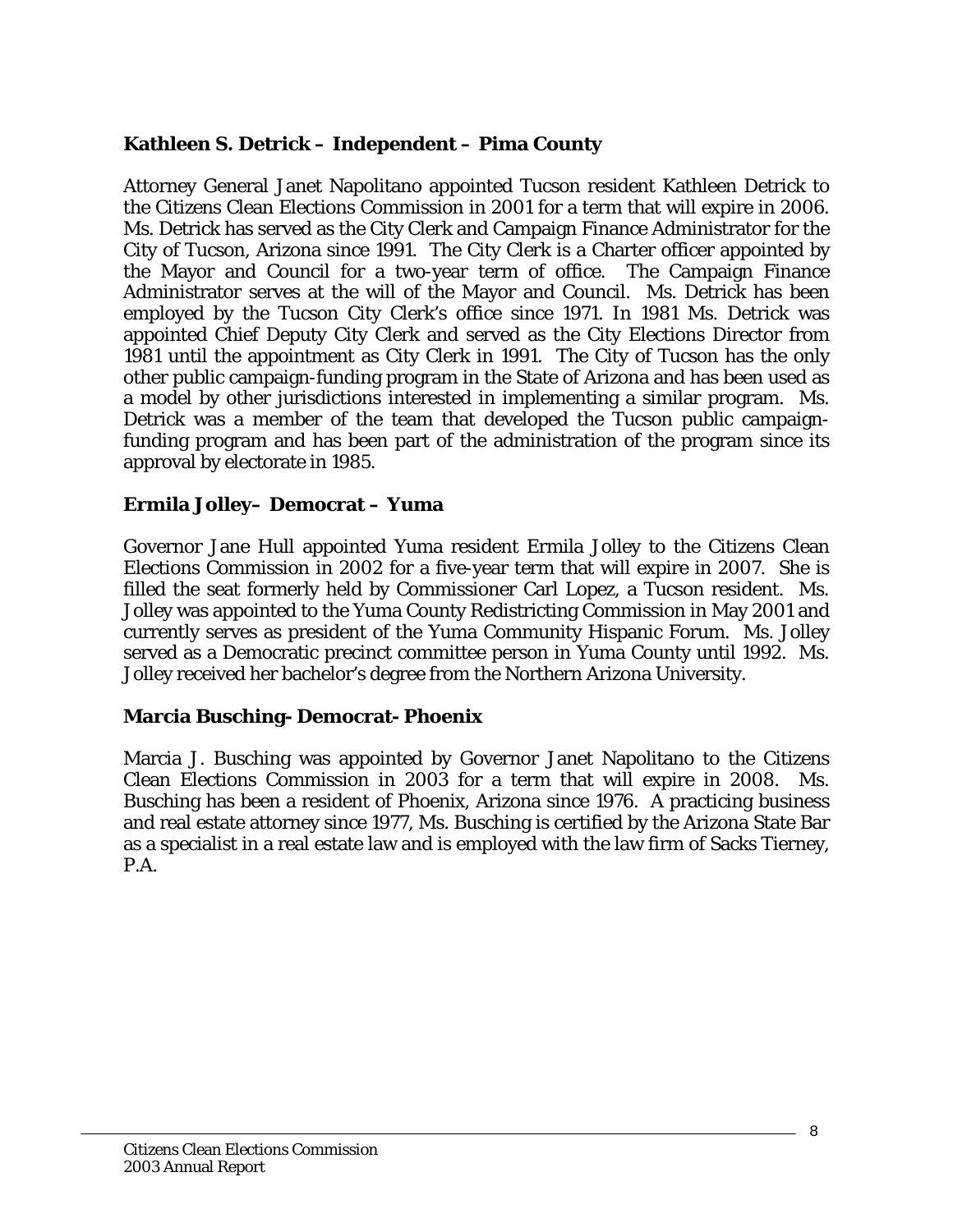# <span id="page-8-0"></span>**SUMMARY OF COMMISSION ACTIVITIES**

The Citizens Clean Elections Act incorporates four major programs: public funding for certified candidates, campaign finance disclosure, voter education and enforcement. The following are highlights of the Commission's accomplishments and events during the year 2003:

## *Voter Education and Outreach*

- For the candidate debates in 2004, the Commission approved the scope of work for civic organizations to sponsor the debates. By December 2003, the Commission had approved sponsors for the corporation commission debates and debates for 18 of the 30 legislative districts.
- For the Candidate Statement Pamphlets in 2004, the Commission changed the contents by adding candidate photographs, allowing candidates to submit up to 200-word statements for the primary and general elections, adding information about Help America Vote Act (HAVA), Sun Sounds of Arizona, and Kids Voting Arizona, and initiating a cover design contests for high school juniors and seniors.
- L3 Creative, the primary contractor for advertising and public relations, subcontracted with Barclay Communications to assist the Commission with public relations.
- During tax season, continues the Five-Dollar Bill campaign using billboards and radio advertisements to promote the Clean Elections "five dollar checkoff" on Arizona tax returns.

### *Training*

- Commenced training classes for both participating and nonparticipating candidates to assist in understanding reporting requirements, using the Campaign Finance Software, and to provide information to help comply with the Clean Elections Act.
- Approved a rule change requiring training classes specifically for candidates and campaign treasurers.
- Produced a 2003-2004 informational brochure regarding clean elections
- Updated the *Act, Rules and Policy Manual* and produced the *2004 Candidate Guide.*
- The Behavior Research Center conducted a telephone survey: 60% of Arizonans are familiar with the clean elections funding program. Of those who are aware of the Act, 63% of respondents have favorable impressions with only 22% having unfavorable impressions of the Act. The survey also revealed that 71% of Arizona voters believe that Clean Elections is important to voters.
- Executive Director Connor, Assistant Attorney General Diana Varela, and Commissioner Busching attended the COGEL meeting in Austin, Texas during the week of September 21-24, 2003.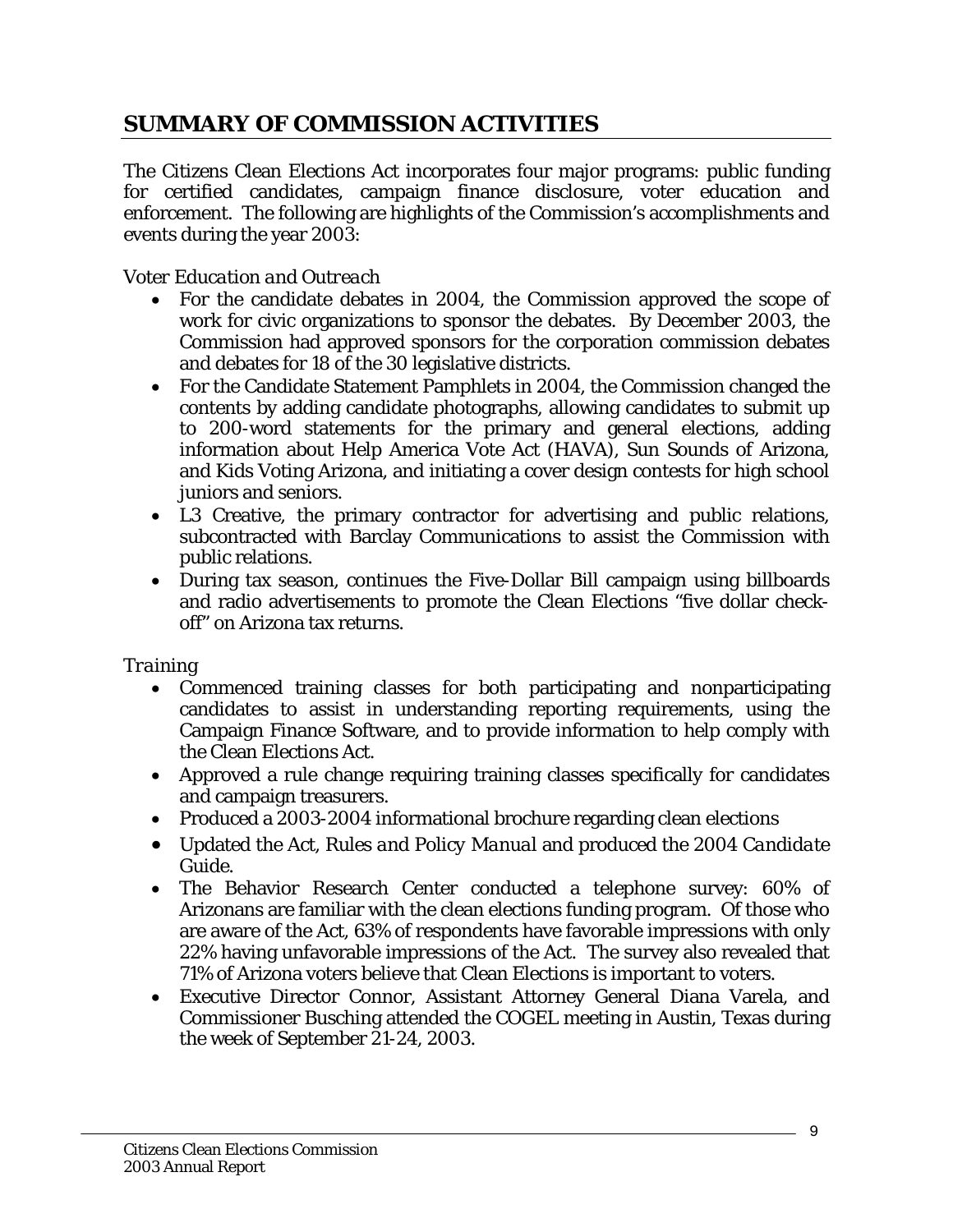#### *Clean Elections Fund*

- In January 2003, the Commission approved the Fund revenue projections for next 4 years. Approximately \$1.7 million was transferred to the general fund.
- The Commission again considered the 4 year revenue projection in December. Based on the projections, the Commission approved the transfer of \$3,825,577 to the general fund.
- The Auditor General's Office selected the Commission for a review of financial systems.
- In December 2003, the Commission approved its 2004 budget with \$5,770,000 budgeted for candidate campaign funds.

### *Staff and Office Operations*

- Autumn Southard was hired as the Voter Education Manager.
- Eric Gorsegner was hired as the Deputy Director.
- Diana Varela was selected as the agency's Assistant Attorney General. Assistant Attorney General Todd Lang's last day was July 25, 2003.
- Office relocated from the office space on Third Street to 1616 W. Adams, the Capitol Complex, to be closer to the day to day activity of State government.
- Completed the incoming phone call tracking system and staff began implementing its usage for monitoring telephone information.
- Staff completed Arizona election officer certification and training program.
- Secretary of State completed the Campaign Finance Software for 2004.
- U.S General Accounting Office issued its report about the clean elections systems in Arizona and Maine.

### *Candidates*

- All 7 participating statewide candidates from the 2002 election were notified that they were required to file an inaugural report due March 3, 2003.
- Secretary of State's Office made the inflationary adjustments to the contribution and spending limits for the 2003-2004 election cycle.
- Commission adjusted the minimum number of \$5 qualifying contributions.

### *Enforcement*

- Random Audits on June 30<sup>th</sup> Campaign Finance Reports were approved.
- Concluded 21 enforcement matters remaining from the 2002 election.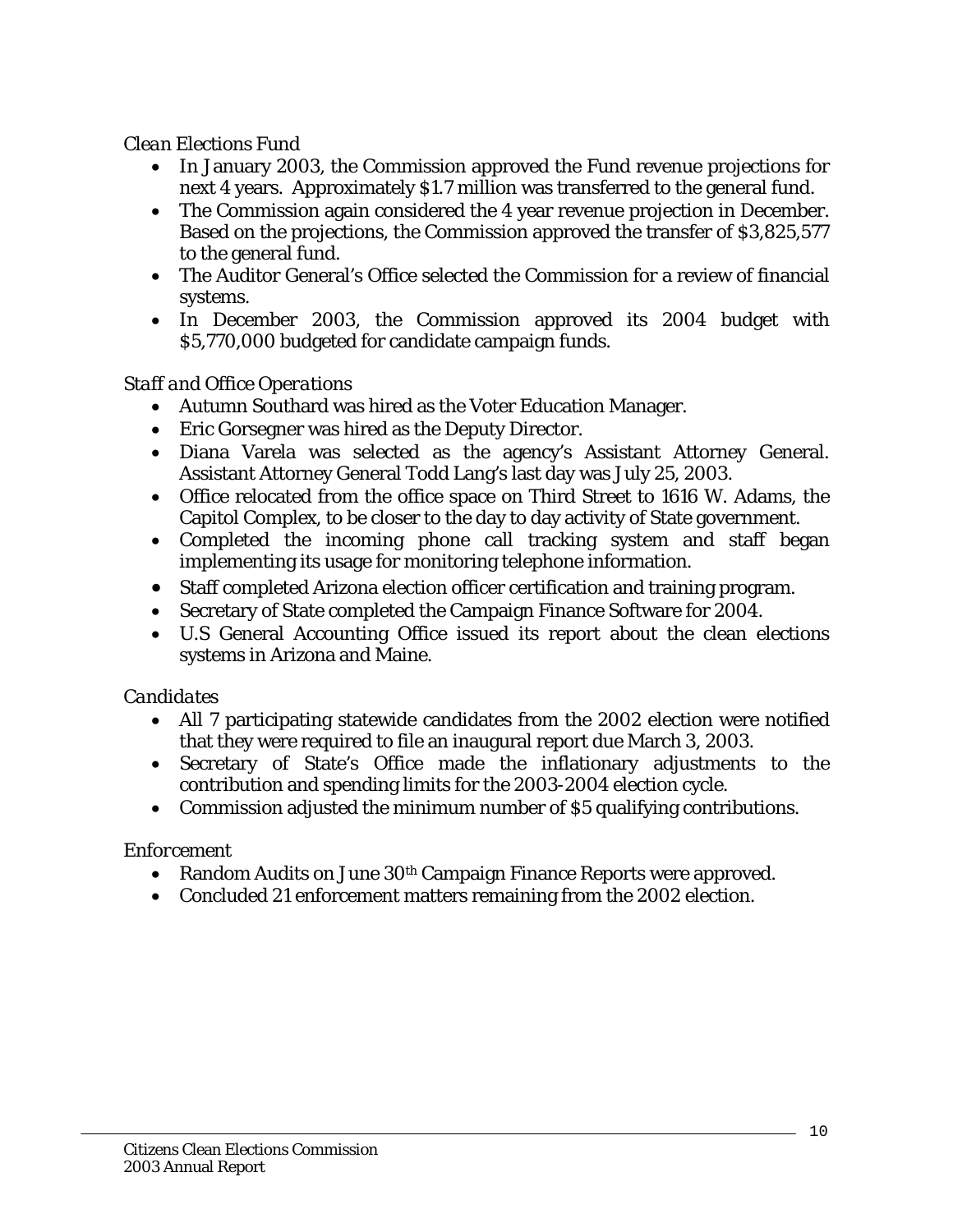# <span id="page-10-0"></span>**CITIZENS CLEAN ELECTIONS ACT**

The Citizens Clean Elections Act, which was passed by voters in the November 1998 General Election, fundamentally changed Arizona's campaign finance laws by establishing a system for publicly funding candidate election campaigns. The system is voluntary; candidates may choose to participate in the system or they may choose to raise funds in the traditional manner.

The Governor proclaimed the Act as law on December 10, 1998. On February 16, 1999, the United States Department of Justice precleared the Act, thereby allowing the Act to go into effect. Then, the Citizens Clean Elections Commission was formed.

#### *Qualifying for Funding*

The Act applies to candidates for legislative and statewide offices. To receive public funding for a campaign, a candidate must raise a limited number of \$5 contributions during the qualifying period. Qualifying contributions may be made by qualified electors in the candidate's legislative district. The minimum number of \$5 qualifying contributions candidates must obtain during the qualifying period are as follows:

| Legislature                                 | 210   |
|---------------------------------------------|-------|
| <b>Mine Inspector</b>                       | 525   |
| <b>Corporation Commissioner</b>             | 1,575 |
| <b>Superintendent of Public Instruction</b> | 1,575 |
| <b>Treasurer</b>                            | 1,575 |
| <b>Attorney General</b>                     | 2,625 |
| <b>Secretary of State</b>                   | 2,625 |
| Governor                                    | 4,200 |

To qualify for funding, participating candidates must apply for public funding with the Secretary of State within one week after the end of the qualifying period. The candidate also must file a list of the persons that made qualifying contributions and give the Secretary of State a check in the amount of the \$5 qualifying contributions received, as well as the original signed contributor slips.

### *Primary Election Spending Limit*

Candidates who qualify for funding in contested party primary elections may receive an amount equal to the original primary election spending limit. The primary election spending limit, as adjusted in 2003 for the 2004 election, are as follows:

| Legislature:                                 | \$11,320 |
|----------------------------------------------|----------|
| Mine Inspector:                              | \$22,640 |
| <b>Corporation Commissioner:</b>             | \$45,280 |
| <b>Superintendent of Public Instruction:</b> | \$45,280 |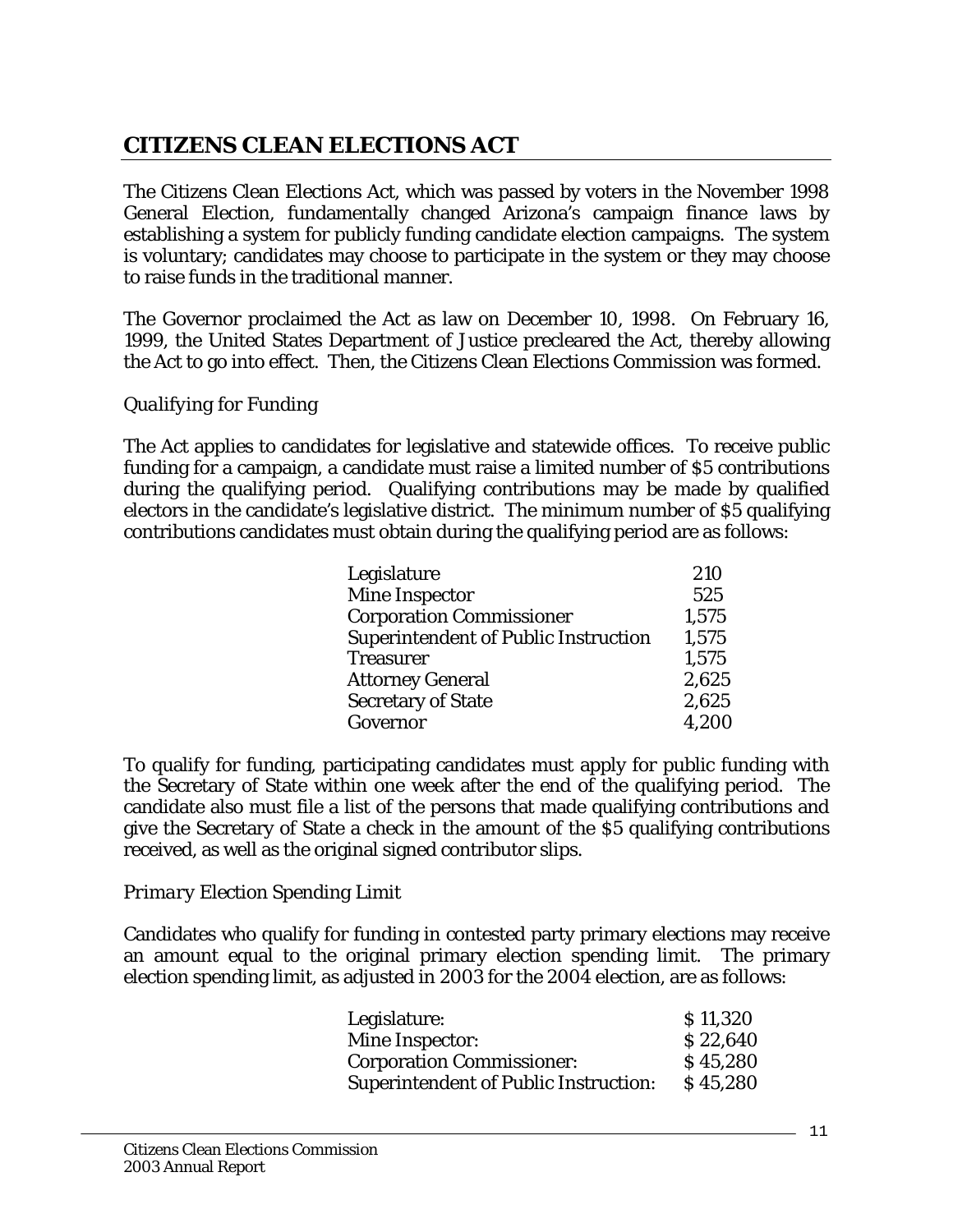| Treasurer:                 | \$45,280  |
|----------------------------|-----------|
| <b>Attorney General:</b>   | \$90,560  |
| <b>Secretary of State:</b> | \$90,950  |
| Governor:                  | \$430,149 |

#### *General Election Spending Limit*

The day after the primary election, qualifying candidates who are major party candidates in opposed elections may receive the following amounts:

| Legislature:                                 | \$16,980  |
|----------------------------------------------|-----------|
| Mine Inspector:                              | \$33,960  |
| <b>Corporation Commissioner:</b>             | \$67,920  |
| <b>Superintendent of Public Instruction:</b> | \$67,920  |
| Treasurer:                                   | \$67,920  |
| <b>Attorney General:</b>                     | \$135,840 |
| <b>Secretary of State:</b>                   | \$135,840 |
| Governor:                                    | \$645,224 |

- An independent candidate is eligible to receive 70 percent of the sum of the original primary and general election spending limits.
- An unopposed candidate is eligible to receive only his or her qualifying contributions as the spending limit for that election.

#### *Personal Monies and Early Contributions*

Participating candidates may use a limited amount of personal monies for their campaigns: \$550 for legislative office candidates and \$1,100 for statewide office candidates.

Participating candidates may raise a limited number of private contributions, which are called early contributions, during the exploratory and qualifying periods. The early contributions are limited to \$110 per contributor. The limits on the amounts that candidates may raise in early contributions are as follows:

| Legislature:                                 | \$2,830  |
|----------------------------------------------|----------|
| <b>Mine Inspector:</b>                       | \$5,660  |
| <b>Corporation Commissioner:</b>             | \$11,320 |
| <b>Superintendent of Public Instruction:</b> | \$11,320 |
| Treasurer:                                   | \$11,320 |
| <b>Attorney General:</b>                     | \$22,640 |
| <b>Secretary of State:</b>                   | \$22,640 |
| Governor:                                    | \$44,140 |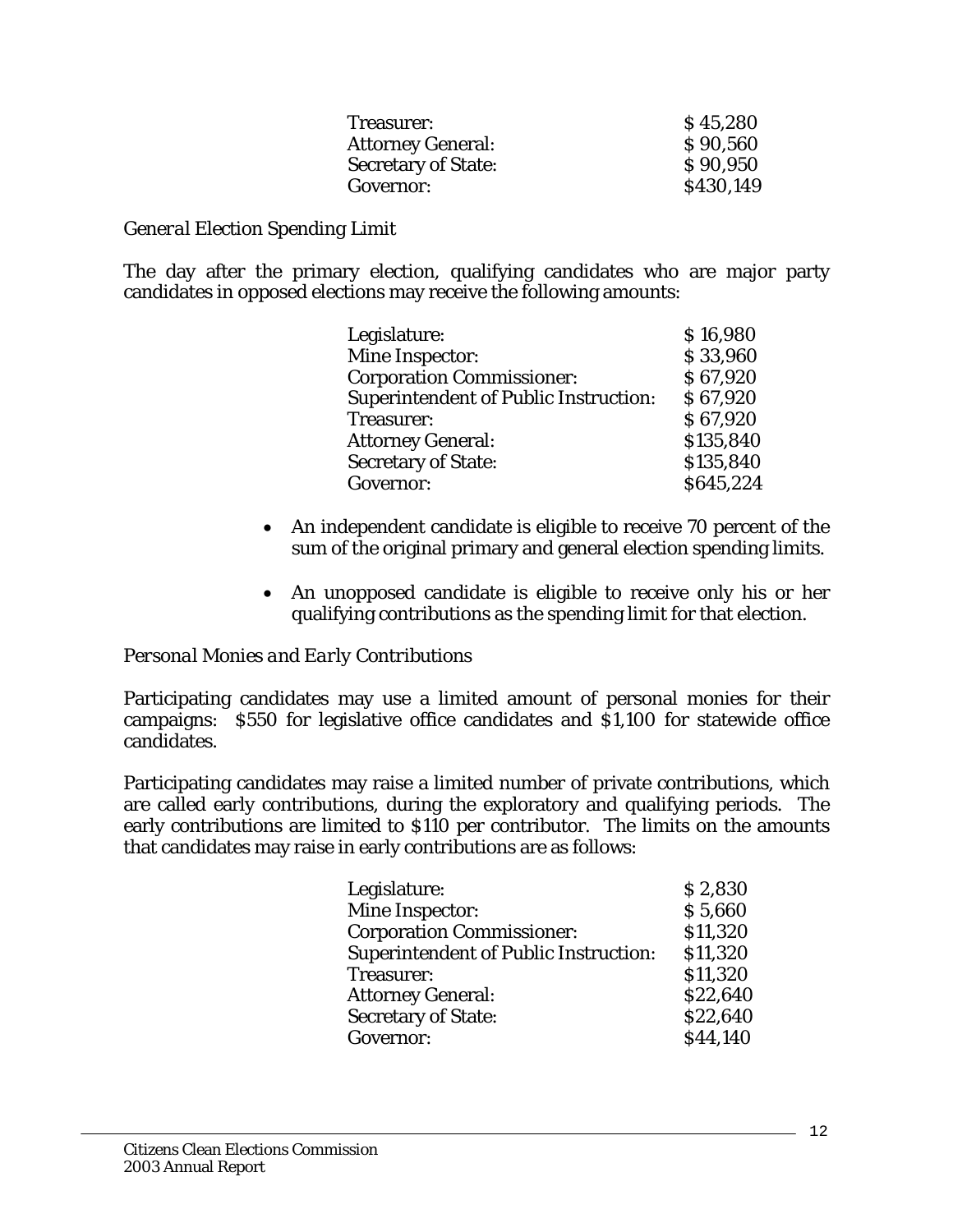#### *Matching Funds*

Participating candidates are entitled to receive matching funds when an opposing, nonparticipating candidate exceeds the primary or general election spending limits. Matching funds also will be provided to participating candidates when independent expenditures are made to advocate the election or defeat of a candidate in the race.

#### *Trigger Reports*

Nonparticipating candidates must comply with additional campaign finance reporting requirements. Nonparticipating candidates must file "original" and "supplemental" campaign finance reports with the Secretary of State when the candidates make expenditures that exceed 70 percent of the primary election spending limit, or receive contributions, less the expenditures through the primary, that exceed 70 percent of the general election spending limit.

Campaign finance reports must be filed electronically with the Secretary of State and bank accounts, campaign finance reports and financial records relating to the campaign must be available for public inspection.

Any individual or entity making an independent expenditure to advocate the election or defeat of a candidate must report the expenditure once it exceeds \$550 in an election cycle. Subsequently, a supplemental campaign finance report must be filed by the next due date whenever previously unreported independent expenditures exceed \$1,000.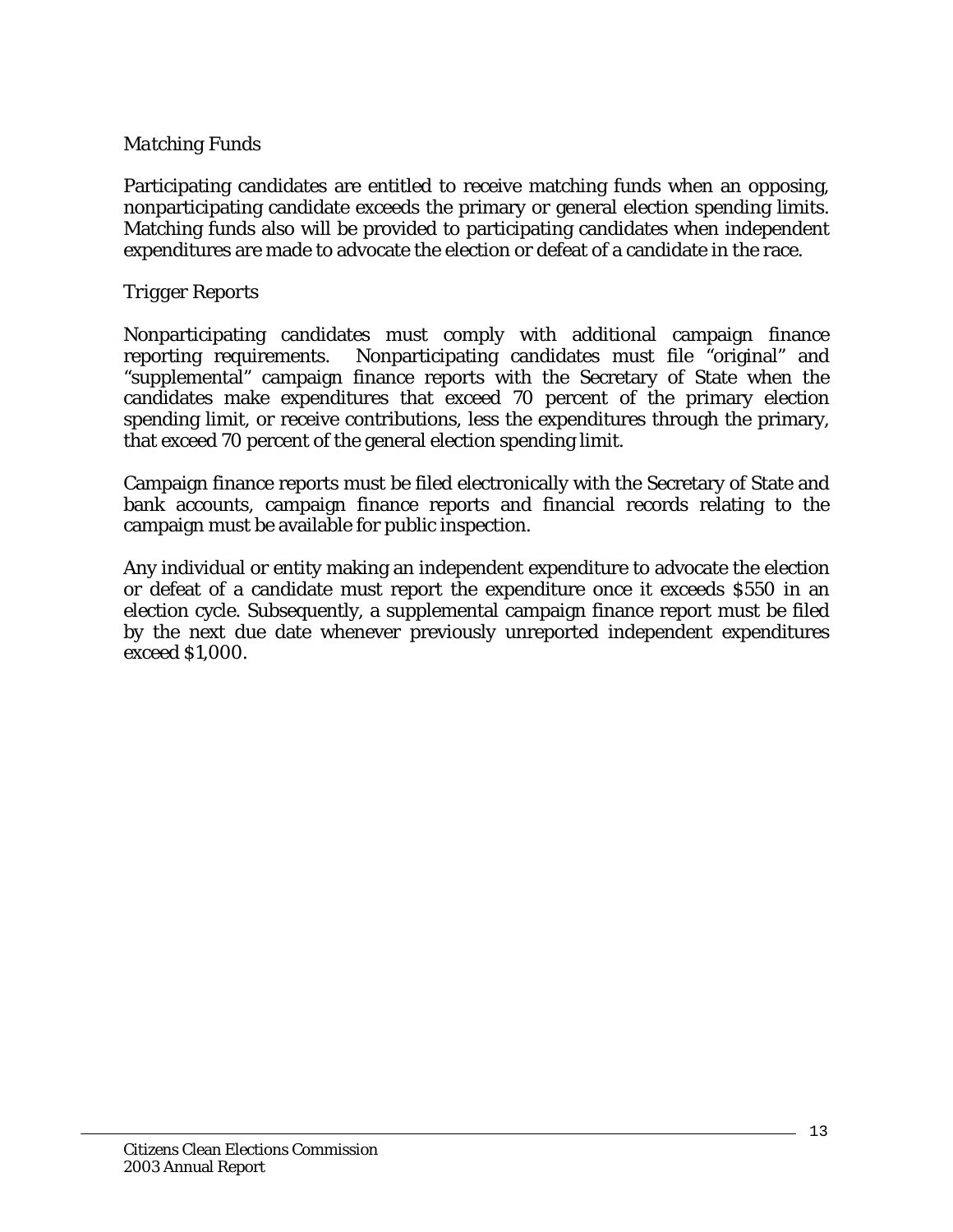# <span id="page-13-0"></span>**VOTER EDUCATION AND OUTREACH**

Pursuant to A.R.S. § 16-949(C), the Commission shall apply ten percent of the calendar year budget on expenses associated with voter education. The Commission's voter education and outreach activities during 2003 are set forth below.

### **Candidate Debates**:

Pursuant to A.R.S. § 16-956(A) (2), the Commission shall sponsor debates among candidates. The Commission sponsors debates among candidates in both the primary election period and the general election period. Participating candidates are required to attend and participate in debates, and nonparticipating candidates are invited to participate in debates.

In preparation for the 2004 election, the Commission began the planning for sponsoring the candidate debates by seeking other organizations to host the debates within the Commission's scope of work. The Commission chooses sponsors and ensures the debates are carried out in a strictly nonpartisan and professional manner.

A debate committee was established to evaluate potential sponsors based on predefined evaluation criteria. The evaluation criteria were as follows, listed in the relative order of importance: method of approach, debate experience and expertise, cost, and perception of nonpartisanship. The Commission distributed solicitations, which included a sponsor application and sponsor criteria sheet, to potential debate sponsors in September 2003. The deadline for application submission was October 31, 2003. The Commission received a total of 13 applications and approved five potential debate sponsors at the December 2003 Citizens Clean Elections Commission meeting.

### **Candidate Statement Pamphlet:**

Pursuant to A.R.S. § 16-956(A) (1), the Commission will produce primary and general election candidate statement pamphlets. The Commission will produce and mail candidate statement pamphlets to every household in Arizona containing a registered voter before the start of early voting for both the primary and general elections. The approximate number of Arizona households containing a registered voter is approximately 1.4 million. The candidate statement pamphlets will also be mailed to interested parties in the State of Arizona such as: the chambers of commerce, motor vehicle department, and local libraries.

Participating and nonparticipating candidates may supply the Commission with a statement for inclusion in the pamphlets. All candidates who will appear on either the primary or general election ballot may submit a statement. The pamphlets will include the office sought, as well as the candidate's name, party affiliation, funding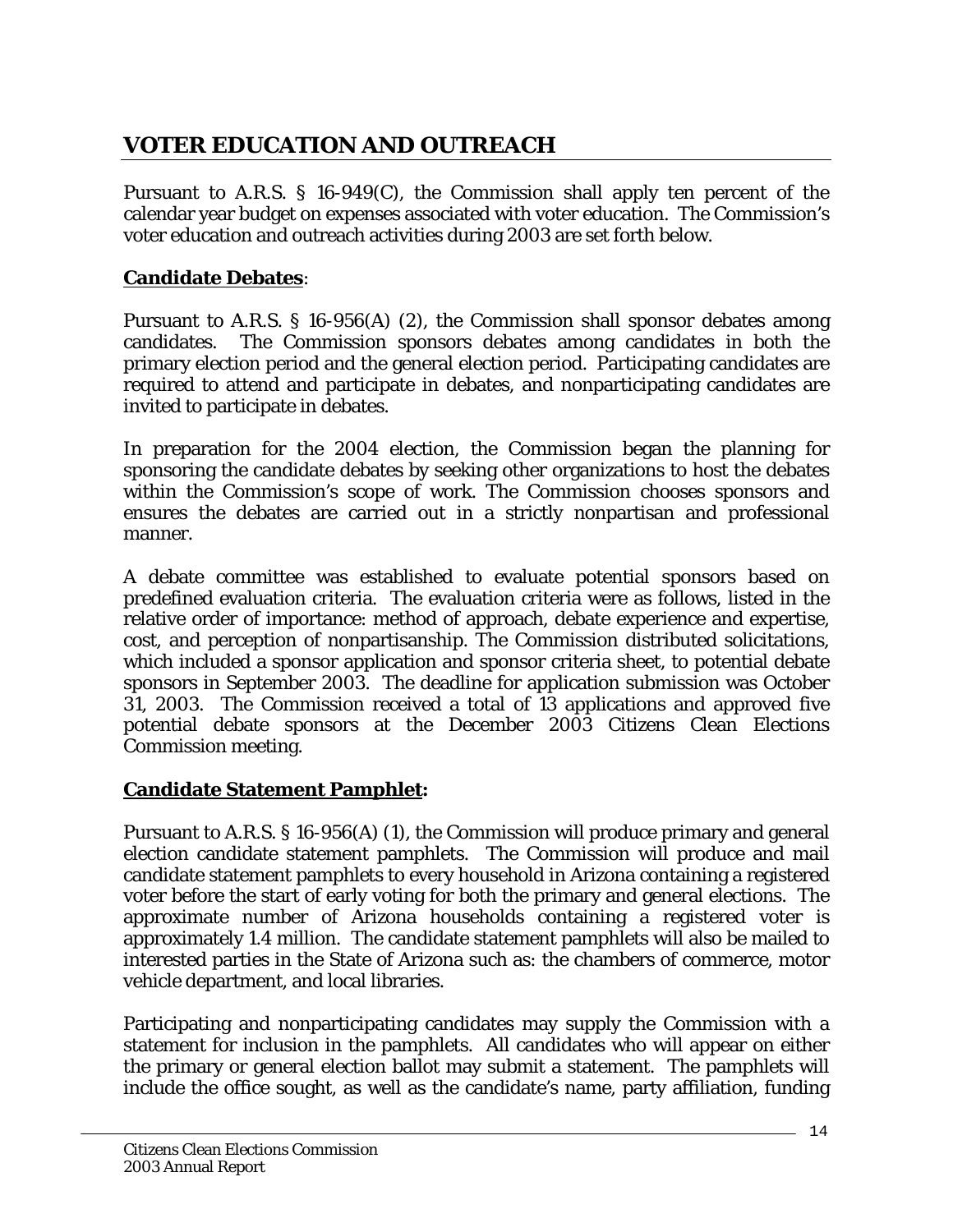source, web address and statement. Candidates will be allowed to submit separate statements for the primary and general election pamphlets.

The Commission adopted changes to the candidate statement pamphlets to increase the amount of information given to voters. In 2004, the pamphlets will include candidate photographs, increase the length of candidate statements to 200 words, allow candidates to submit two separate statements—one for the primary and one for general election pamphlet, and add information on the Help America Vote Act, Sun Sounds and Kids Voting in Arizona. The cover of the pamphlets will be the result of a statewide cover design contest for high school students.

The Commission contracted with Tieken/Moret for the layout of the pamphlets and Trend Printing for the printing and distribution of the pamphlets. An on-line Candidate Statement Submission Kit was created to take candidates through every step of submitting a statement and a photo for inclusion in the pamphlets.

### **Publications:**

The Citizens Clean Elections Commission issued the following publications:

- Annual Report for 2002
- *Citizens Clean Elections Act, Rules and Policies Manual*
- *2004 Candidate Guide*
- Ten new informational handouts for participating candidates

#### **Website (http://www.ccec.state.az.us):**

The Commission maintains an Internet site that provides many client services, including the following:

- Notices for Commission meeting agenda and meeting minutes
- List of candidates who received public funding for the 2000 and 2002 elections
- Publications and forms
- Staff contact information and e-mail access
- Biographies of current Commissioners
- Press releases
- Substantive policy statements
- Proposed legislative changes
- Proposed rules for public comment
- *Citizens Clean Elections Act, Rules, and Policies Manual*
- Links to the Arizona Statutes, State of Arizona, Secretary of State and Arizona State Legislature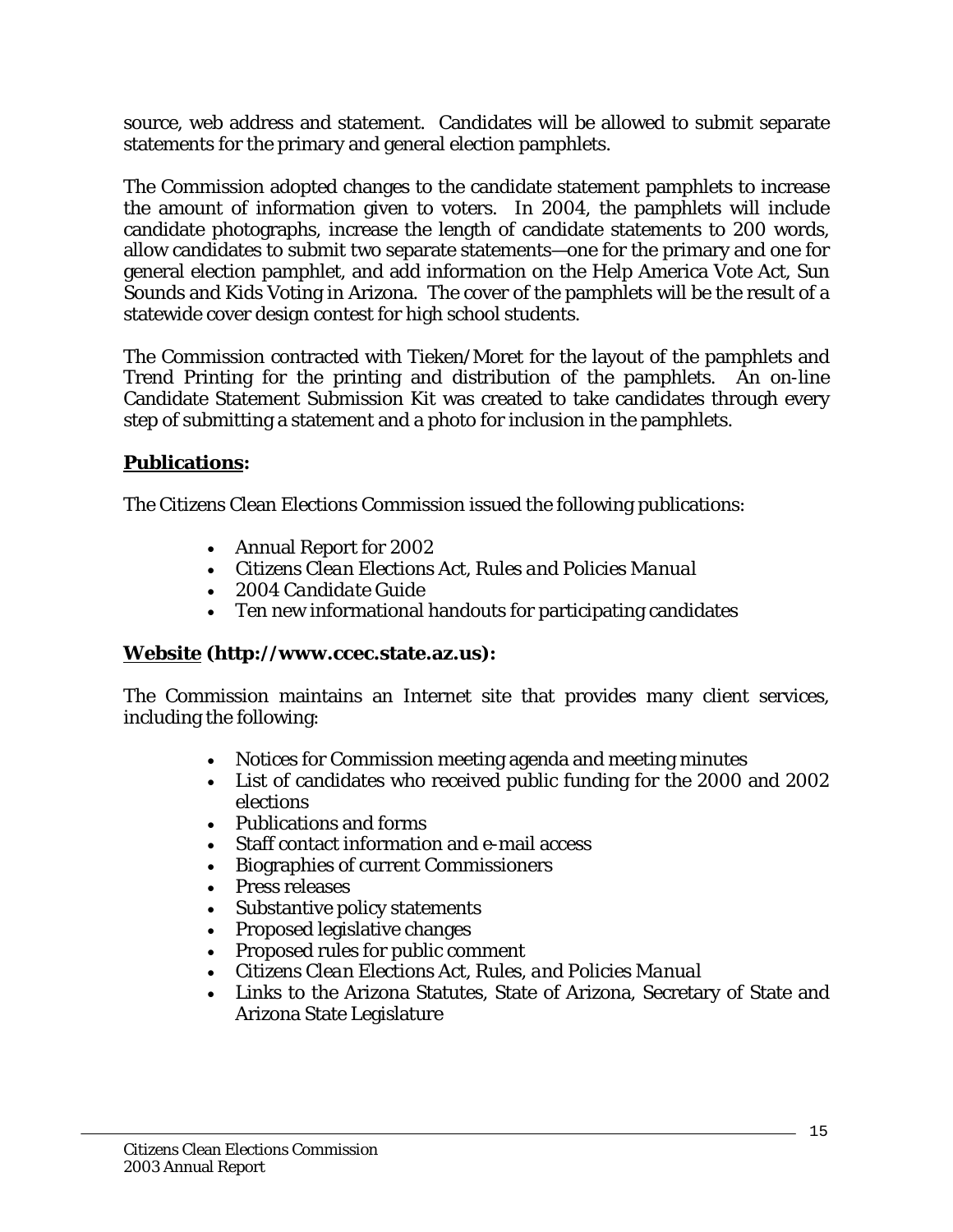## **Voter Outreach:**

Educating Arizonans about the Clean Elections Act is a major function of the Commission. The outreach in 2003 consisted of speaking to social service organizations, civic clubs, and other interested parties. The Commission also maintained a presence at civic events to distribute informational literature. From April-December 2003, the following is a list of voter outreach events:

- 43 speaking engagements
- 23 media relations
- 11 news releases
- 5 civic events
- 1 promotional item was implemented (bookmarks distributed to libraries across Arizona)

### **Candidate Guide:**

The *Candidate Guide* is an informational tool produced by the Commission to walk candidates through all aspects of the Clean Elections Act. The G*uide* provides a valuable resource to enhance candidates' knowledge of the Act. The 2003-2004 *Candidate Guide* will also be available on compact disc.

#### **Candidate Workshops:**

The Commission has undertaken the implementation of educational workshops. The workshops are intended to provide candidates with in-depth information regarding the provisions of the Clean Elections Act in order to ensure that candidates are fully equipped to abide by the Act. The Participating Candidate Workshops began in October 2003. Organization of the workshops included developing an informational PowerPoint presentation, handouts, and a schedule of workshops.

In 2003, six rounds of postcards were sent to approximately 250 candidates and potential candidates per round to inform them of the Commission's scheduled workshops (for a total of 1500 postcards sent). Ads were created for *The Capitol Times*, which will run continuously for 7 months (Oct. 2003-May 2004). Ads were also created for inclusion in *The Arizona Republic* and *The Tucson Citizen*, which will run in once a month for four months (Jan. 2004-April 2004).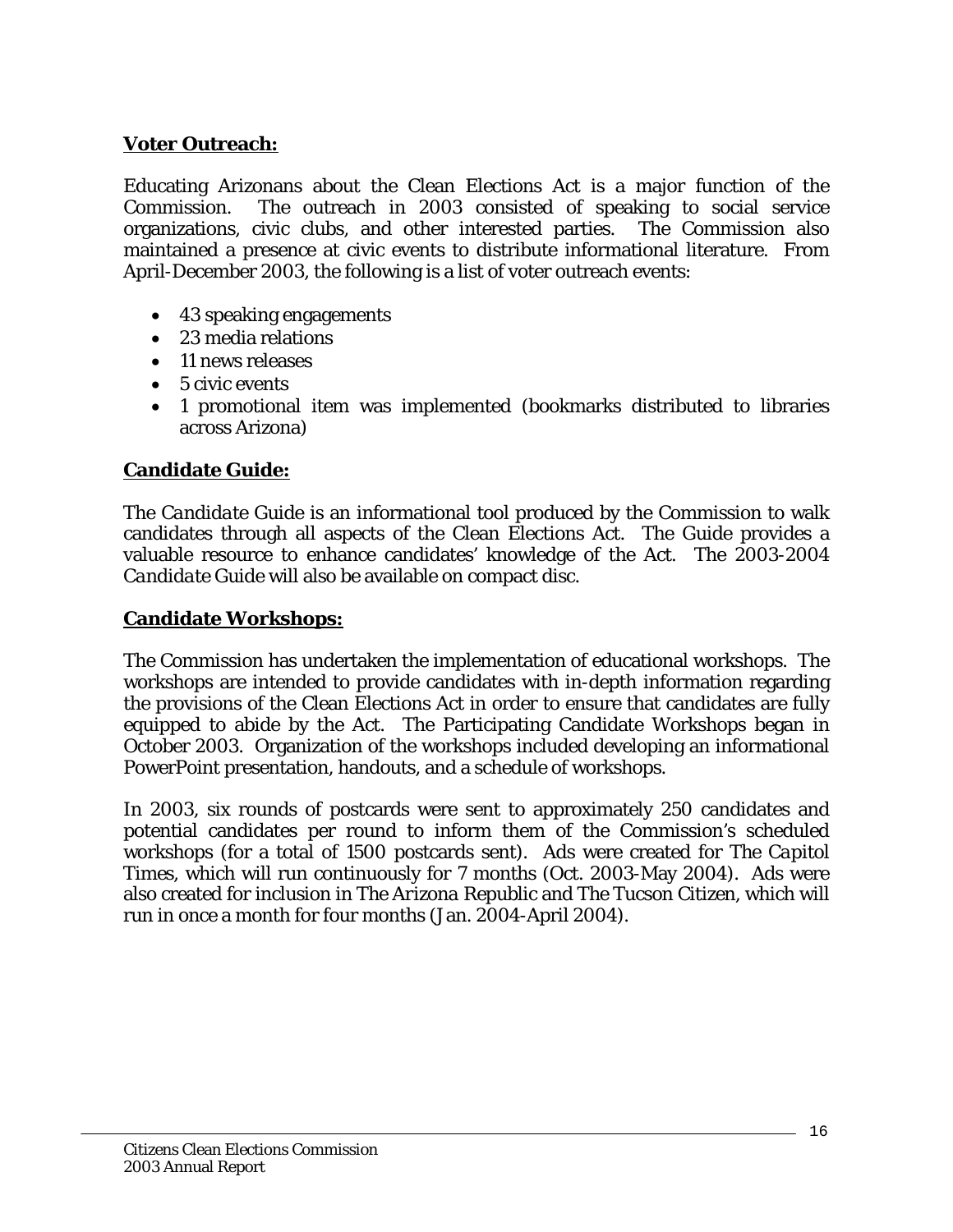## <span id="page-16-0"></span>**ENFORCEMENT**

In 2003, the following enforcement cases remaining from the 2001-2002 election cycle were finalized:

Dismissals: The Commission dismissed 10 complaints for lack of jurisdiction or there was no reason to believe a violation had occurred

Settlement Agreements: The Commission entered into the following settlement agreements:

- 2 participating candidates who had accepted contributions in excess of the early contribution limits: (1) candidate agreed to return \$1,875 to the contributor and to pay the Commission a civil penalty of \$1,875; (2) candidate agreed to pay the Commission a civil penalty of \$550.
- 2 participating candidates who had exceeded the personal money limits: (1) candidate agreed to pay the Commission a civil penalty of \$2,500; (2) candidate agreed to reimburse \$1,250 to the family members who contributed to his campaign, and to pay the Commission a civil penalty of \$1,250.
- 3 nonparticipating candidates for failing to file the trigger campaign finance reports. The candidates agreed to pay penalties of \$1,500, \$4,500, and \$500, respectively.
- 2 participating candidates for making expenditures that were not directly related to the campaign, using campaign account for personal use, failing to pay monies from campaign account directly to the person providing the goods or services, having more than \$1,000 in his petty cash account at one time, making single cash expenditures in excess of \$100, failing to retain records for receipts and expenditures, and failing to maintain a list of capital assets with a purchase price greater than \$300. The candidates each agreed to repay \$15,000, and to surrender specified assets acquired with the clean elections funding.

Administrative Hearings:

- 1 nonparticipating candidate for failing to file the trigger campaign finance reports. The Commission accepted the Administrative Law Judge's recommendation to assess a civil penalty of \$3,471.75
- 1 participating candidates for making expenditures that were not directly related to the campaign, using campaign account for personal use, failing to pay monies from campaign account directly to the person providing the goods or services, having more than \$1,000 in his petty cash account at one time, making single cash expenditures in excess of \$100, failing to retain records for receipts and expenditures, and failing to maintain a list of capital assets with a purchase price greater than \$300. The administrative hearing was conducted from July 2, 2003 through December 3, 2003 before candidate withdrew his appeal. The candidate was ordered to repay the entirety of the \$41,155.43 of clean elections funding received from the Commission.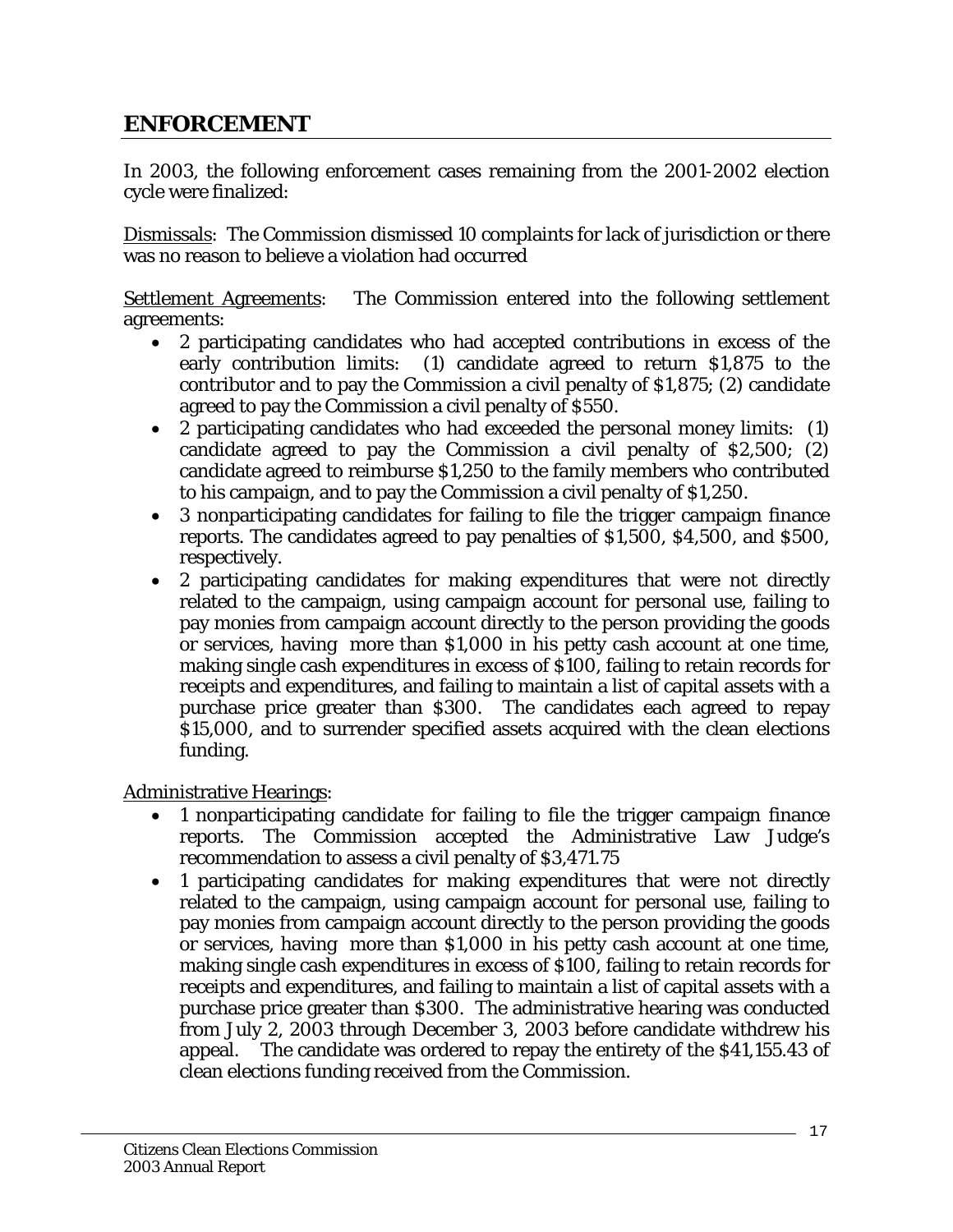## <span id="page-17-0"></span>**RULE CHANGES**

At the November 18, 2003 Commission meeting, the Commission proposed numerous changes to its rules. The rules were then subject to public comment for 60 days. At the January 28, 2004 Commission meeting, the Commission would address the proposed changes for final adoption. The proposed rule changes were developed based on input from staff, Commissioners, the Assistant Attorney General, the Secretary of State, the Clean Elections Institute, candidates, attorneys and various other interested parties.

The following is a summary of the approved changes:

Article 1. General Provisions

- Provides definitions of the terms "audit," "candidate," and "examination."
- Consolidates rules for computing periods of time and the procedure for the Commission's methods of communication with candidates.
- Explains how a nonparticipating candidate may dispose of monies from a prior campaign if the candidate wants to become a participating candidate.
- Expands the time that a candidate may become a participating candidate after being a nonparticipating candidate- during the exploratory and qualifying periods.
- Requires a participating candidate to file an amended application for certification if there are any changes to the candidate's information.
- Requires each participating candidate and the candidate's treasurer to attend a training seminar hosted by the Commission.
- Provides that a participating candidate may not incur debt prior to qualifying for Commission funding in excess to the cash on hand.
- Specifies which candidates are permitted to participate in Commission sponsored debates and under which circumstances no debate will be held.
- Requires a campaign finance report that reports all \$5 qualifying contributions be filed prior to applying for funding.
- Establishes deadlines for Qualifying Period recap campaign finance and Primary Election recap campaign finance report.
- Provides the procedure for rectifying matching funds provided to participating candidates when the nonparticipating candidate files an amended campaign finance report in order to correct previously reported inaccurate information.
- Itemizes books and records retention requirements for all candidates, and the responsibilities of the treasurer.
- Provides two options for changes to the inaugural expenses rule: eliminates the rule or limits monies raised for inaugural expenses to individuals only and not in excess of the early contribution limits.
- Identifies the calculation procedure for matching funds for participating candidates.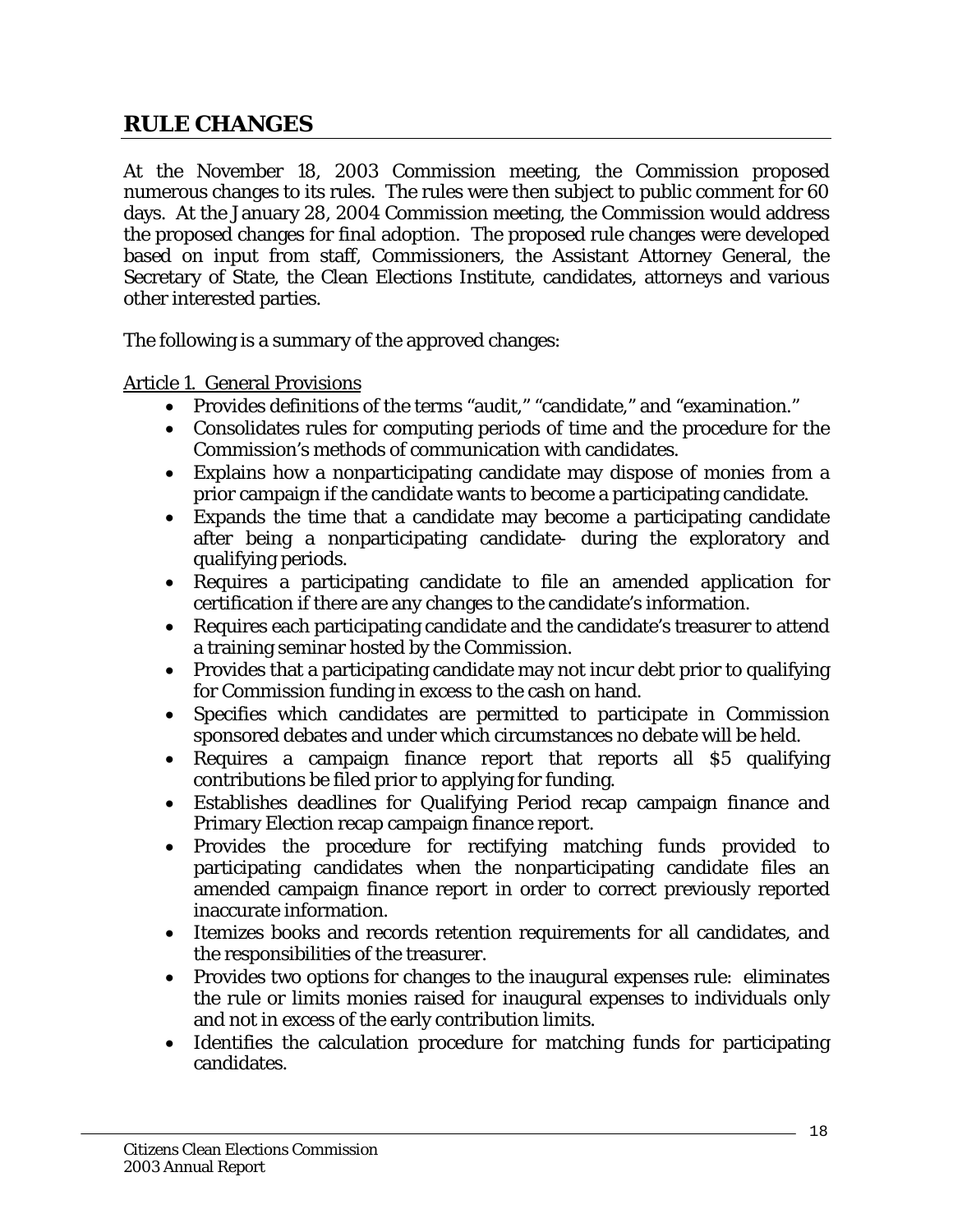Article 2. Compliance and Enforcement Procedures

- Changes the time period allowed for an alleged violator to respond to a complaint from 14 days to 5 days.
- Eliminates language regarding public disclosure of Commission actions because all Commission actions are always public information.

## Article 4. Audits

- Eliminates language for the conduct of fieldwork. The procedure for conducting fieldwork will be determined by the auditing firm contracted by the Commission.
- Eliminates the requirement for the auditor to produce a preliminary audit report and provides that if a preliminary audit report cannot be completed by the auditor, the Commission shall notify the candidate in writing that the audit report will not be completed.

Article 7. Use of Funds and Repayment

- Establishes a list of prohibited use of campaign funds for a participating candidate and reiterates that all campaign expenditures must be directly related to the campaign.
- Defines fixed assets.
- Increases fixed assets allowable purchases to \$600.
- Increases the time limit that the Commission may order a participating candidate to repay monies to the Commission to one year after the election.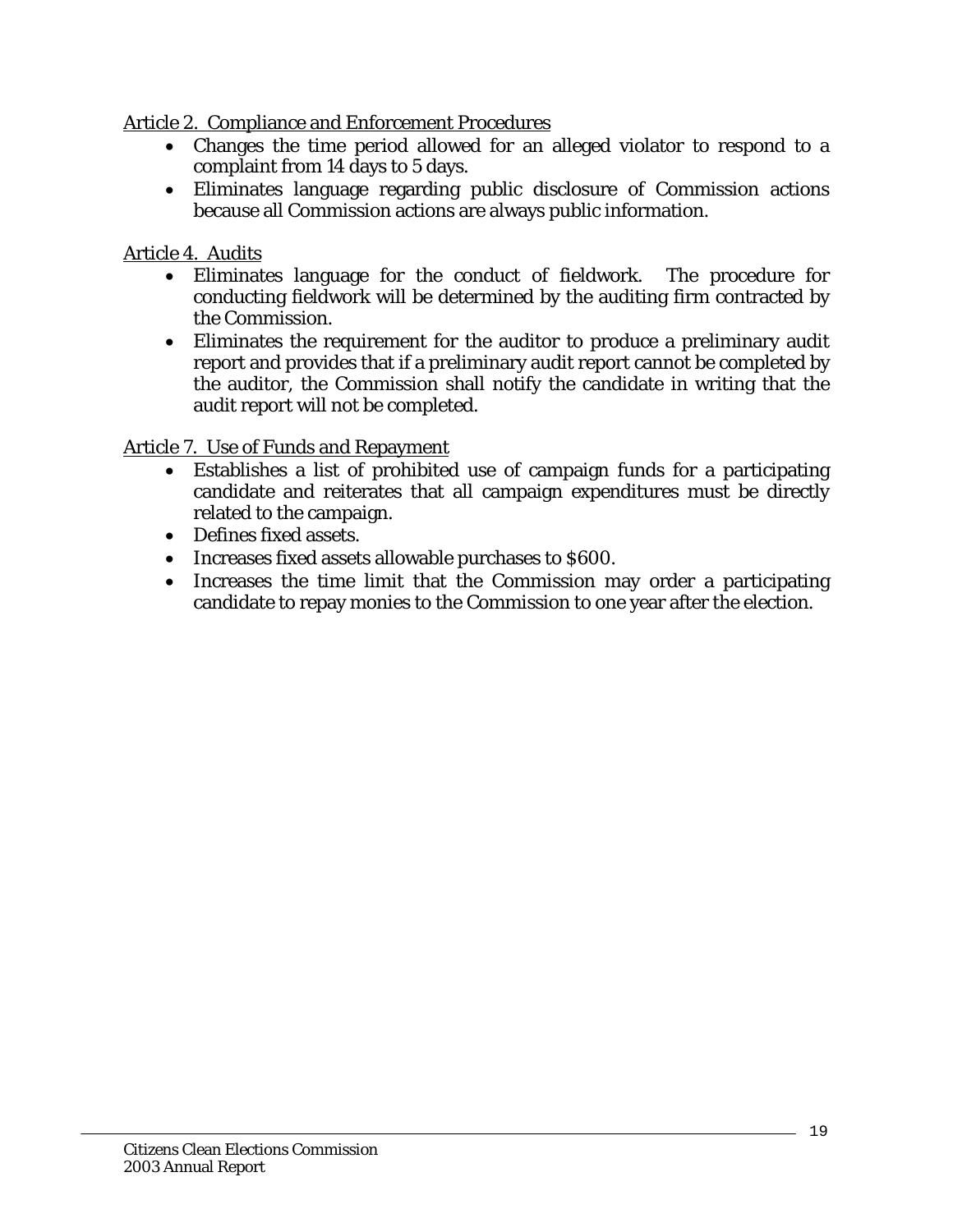# <span id="page-19-0"></span>**LITIGATION**

#### *McConnell v. Federal Election Commission*

The Bipartisan Campaign Reform Act of 2002 (BCRA) amended the Federal Election Campaign Act of 1971 (FECA), the Communications Act of 1934, and other portions of the United States Code. On December 10, 2003, the U.S Supreme Court upheld the following provisions in the campaign finance law: The prohibition on national political parties from raising unregulated "soft money," including donations of any size from corporations and unions and unlimited contributions from any source; The ban on the solicitation and spending of soft money by federal candidates and incumbent's; and the restrictions on election-time political ads by special-interest groups and others, including a ban on such ads mentioning federal candidates in those candidates' districts in the month before a primary election and within two months of the general election.

#### *May v. Brewer (May v. Bayless in state court)*

Steve May, a former state legislator, challenged the constitutionality of the 10% "surcharge" on civil penalties and criminal fines. May argued that the "surcharge" violated the First Amendment rights of all persons required to pay those fines or penalties because those monies were then used to funded political speech of participating candidates. In October 2002, the Arizona Supreme Court reversed the Court of Appeals and opined that the surcharge did not violate the First Amendment. May then filed a petition for a Writ of Certiorari, which the United States Supreme Court denied in March 2003.

#### *Arizona Right to Life v. Brewer*

Arizona Right to Life, a political committee, challenged the definition of "expressly advocates," adopted as part of the Clean Elections Act. The plaintiff alleged that part of the express advocacy definition, A.R.S. §16-901.01(A)(2)(b), relating to the sixteenweek period preceding the general election, was unconstitutionally overbroad and vague resulting in a chilling effect on the committee's speech. The Attorney General's Office argued that the definition itself does not constitute an independent expenditure, and that the definition had not been and will not be enforced as the plaintiff's interpreted. In September, the federal district court upheld the constitutionality of the statute. Arizona Right to Life appealed to the Ninth Circuit. Following the United States Supreme Court's decision in *McConnell v. FEC* (interpreting the McCain Feingold Act), Arizona Right to Life asked to withdraw its appeal.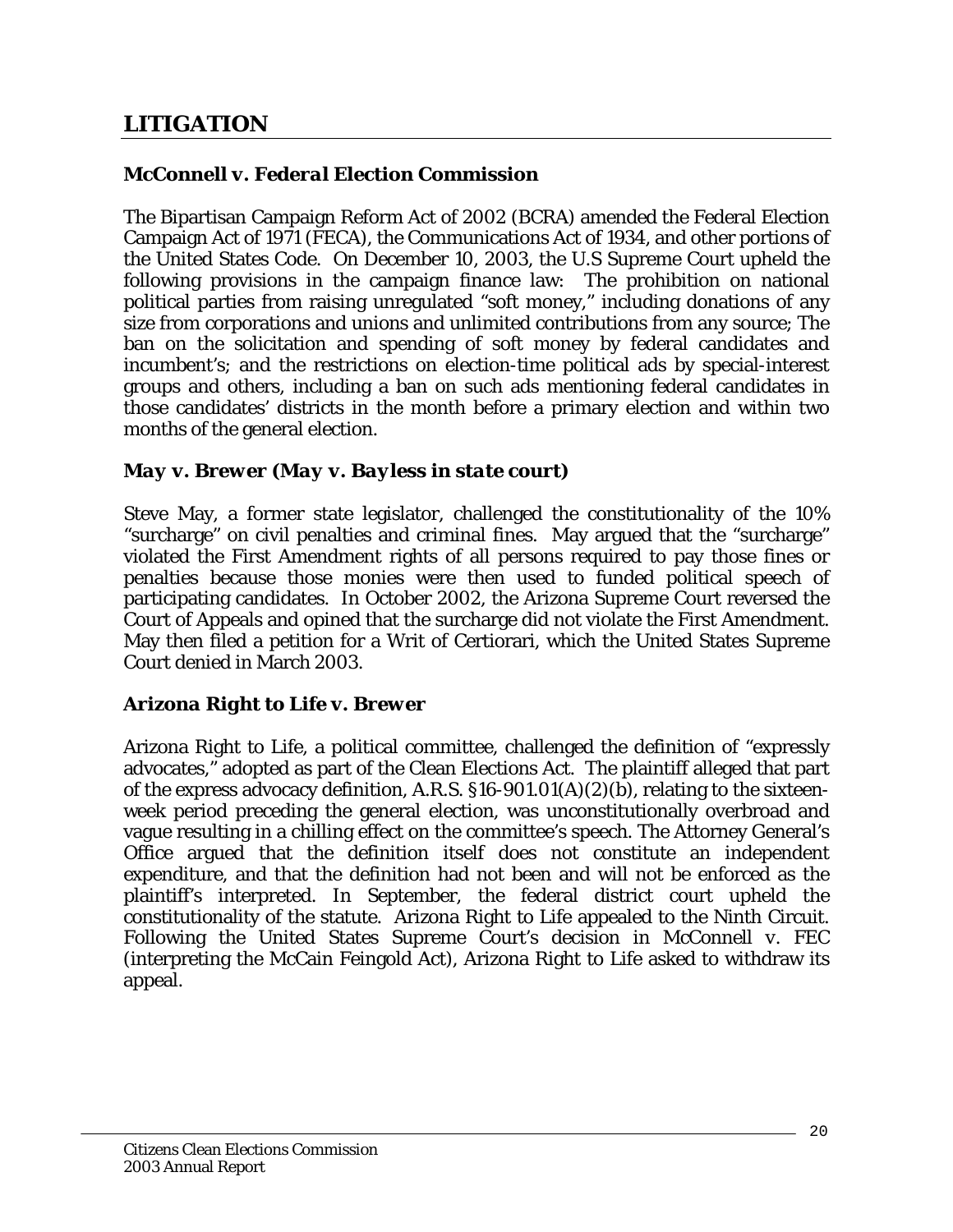#### *Arizona at its Best v. Brewer*

Arizona at its Best, a not-for-profit organization, challenged the constitutionality of the definition of "expressly advocates." The organization alleged that A.R.S. § 16- 901.01(A) (2) (b) is vague and overly broad resulting in a chilling effect on the organization's free speech. The case is still pending in the federal court.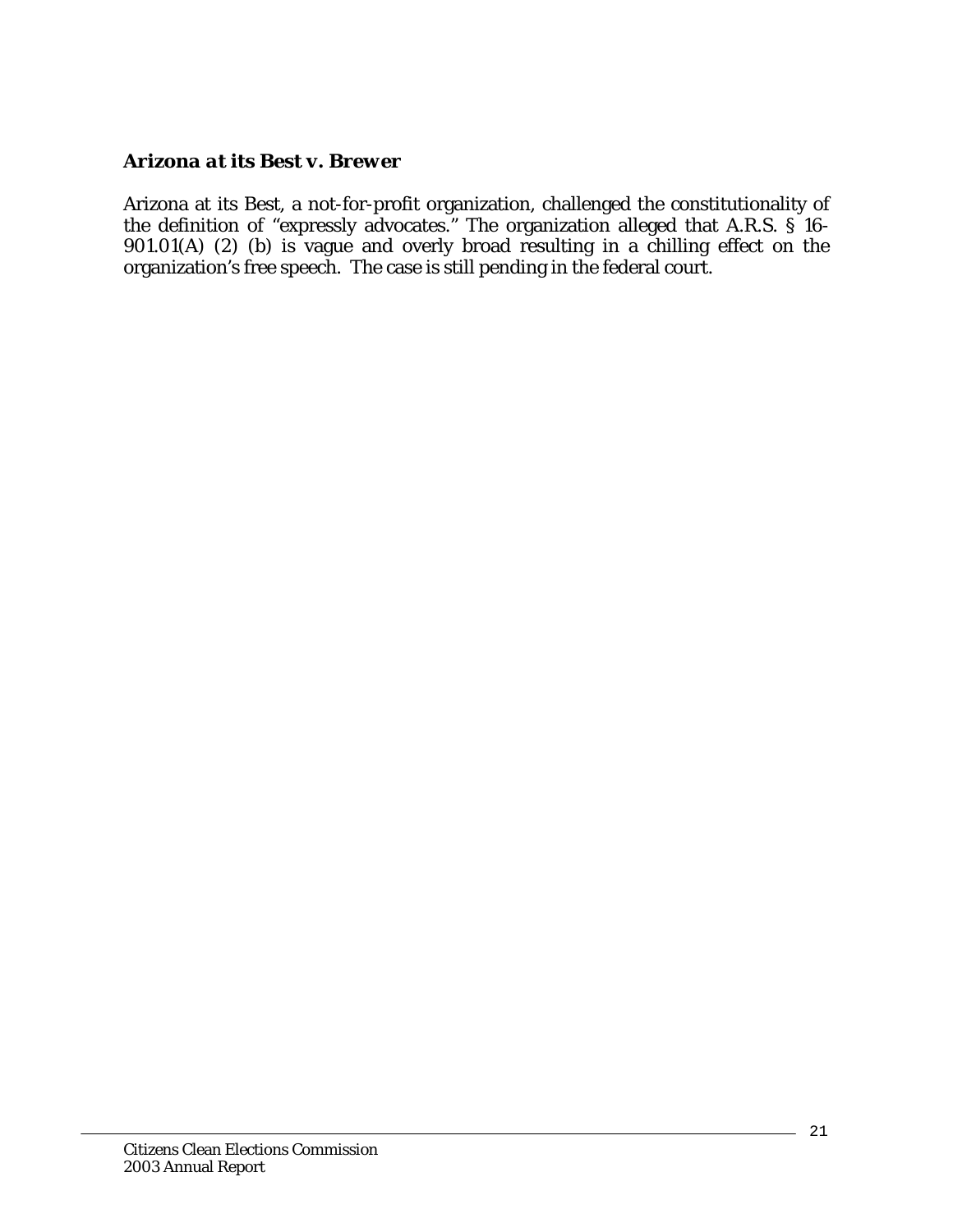# <span id="page-21-0"></span>**RECOMMENDATIONS FOR CHANGES TO THE LAW**

- I. Remove the provisions that Arizona courts have found unconstitutional:
	- A. Lobbyist fee provision (A.R.S § 16-944), and
	- B. Duties of Commission on Appellate Court Appointments and Supreme Court Justices (A.R.S. § 16-955)

*Unconstitutional provisions in the statutes must be removed.* 

- II. Modify the Filing Timeframes:
	- A. Begin the Qualifying Period after the preceding general election, and
	- B. End the Qualifying Period 60 days before the primary election, which would be 30 days after nomination papers are due (A.R.S § 16-961 (B) (3))

*Currently, the qualifying period begins on August 1st in the year prior to an election and ends 75 days prior to the general election. This change requires candidates to qualify earlier and to receive funding when it may be beneficial to their campaigns, not when the campaigns are almost over.* 

- III. Modify reporting requirements for candidates:
	- A. Additional filings for Participating Candidates:
		- i. File a report after the end of the qualifying period to determine if early contributions have been spent or need to be returned to the Clean Elections Fund (A.R.S. § 16-947)
		- ii. File a report when applying for certification to be a participating Clean Elections candidate (A.R.S § 16-947)

*These changes conform the statutes to Commission rules. Require a report to be filed at the time a candidate applies for certification (registers intent to run as a "clean" candidate.)* 

- B. Reduce the reporting requirements for Nonparticipating Candidates:
	- i. File trigger reports after the start of the qualifying period (A.R.S. § 16-941(B) (2)
	- ii. Trigger reports are due only if a nonparticipating candidate is opposed in the primary and general elections by a participating candidate (A.R.S. §§ 16-941(B) (2) and -958)

*To remove unnecessarily burdensome reporting requirements currently placed on Nonparticipating Candidates.*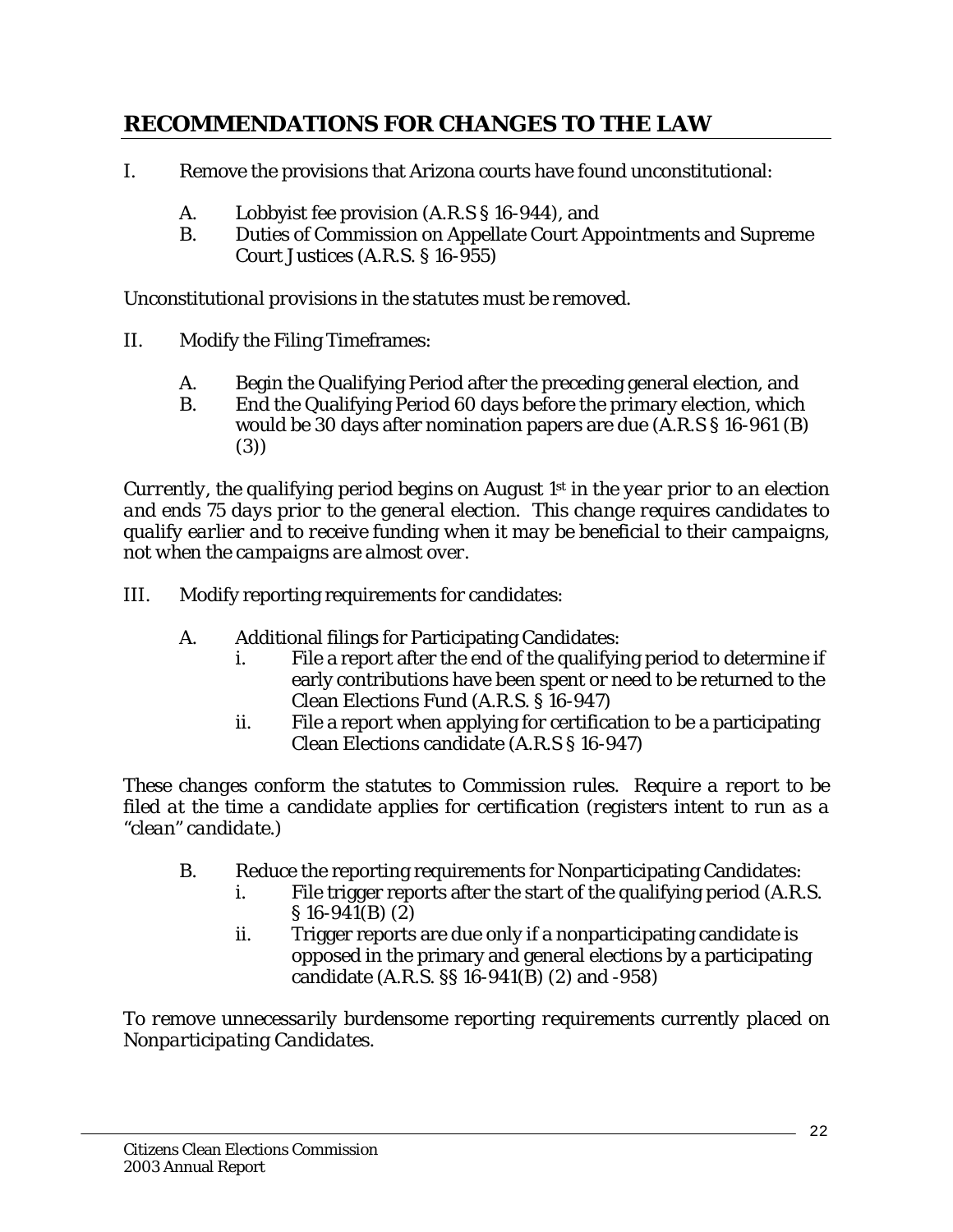IV. Qualifying for funding: Application for funding is due at the end of the qualifying period; slips first checked by the Secretary of State's Office; and verification of contribution during qualifying period and only after candidate has been certified. Include provision regarding a supplemental filing of qualifying contributions if the candidate fails to qualify for funding with the first application for funding (A.R.S §§ 16-946 & -950)

*This provision allows the Secretary of State to reduce paperwork transmitted to the County Recorders and the cost associated with verification by permitting the Secretary of State to disqualify slips that are invalid on their face. It adds a provision to statute allowing a candidate to file a one-time supplemental filing of qualifying contributions if the first filing is deficient. This conforms the statute to the Commission rule.* 

- V. Enforcement
	- A. Complaint and recommendation to the Commission would be public records available to the public; investigation documents would remain confidential until conclusion of investigation. This change adds an administrative appeal and provides for confidentiality during an investigation. (A.R.S. § 16-957)
	- B. General enforcement authority is given to impose civil penalty up to \$1,000 for any violation where no penalty is specified (A.R.S. § 16- 942)
	- C. Requires that clean elections funding only be used for campaign expenses (A.R.S. § 16-948)

*Currently the entire process from filing the complaint, through the investigation, to the staff recommendation, is an open public record. In common law enforcement practice, investigations are confidential. Under this change, a complaint filed would remain public record. A confidential investigation would be conducted and would be made public with the staff recommendation to the Commission. This would provide consistency with general law enforcement investigative practices. The enhanced reporting is recommended to ensure that Participating Candidates spend public funds in compliance with the rule.* 

VI. Express Advocacy Definition: This change provides more guidance for matching funds for independent expenditures (A.R.S. § 16-901.1)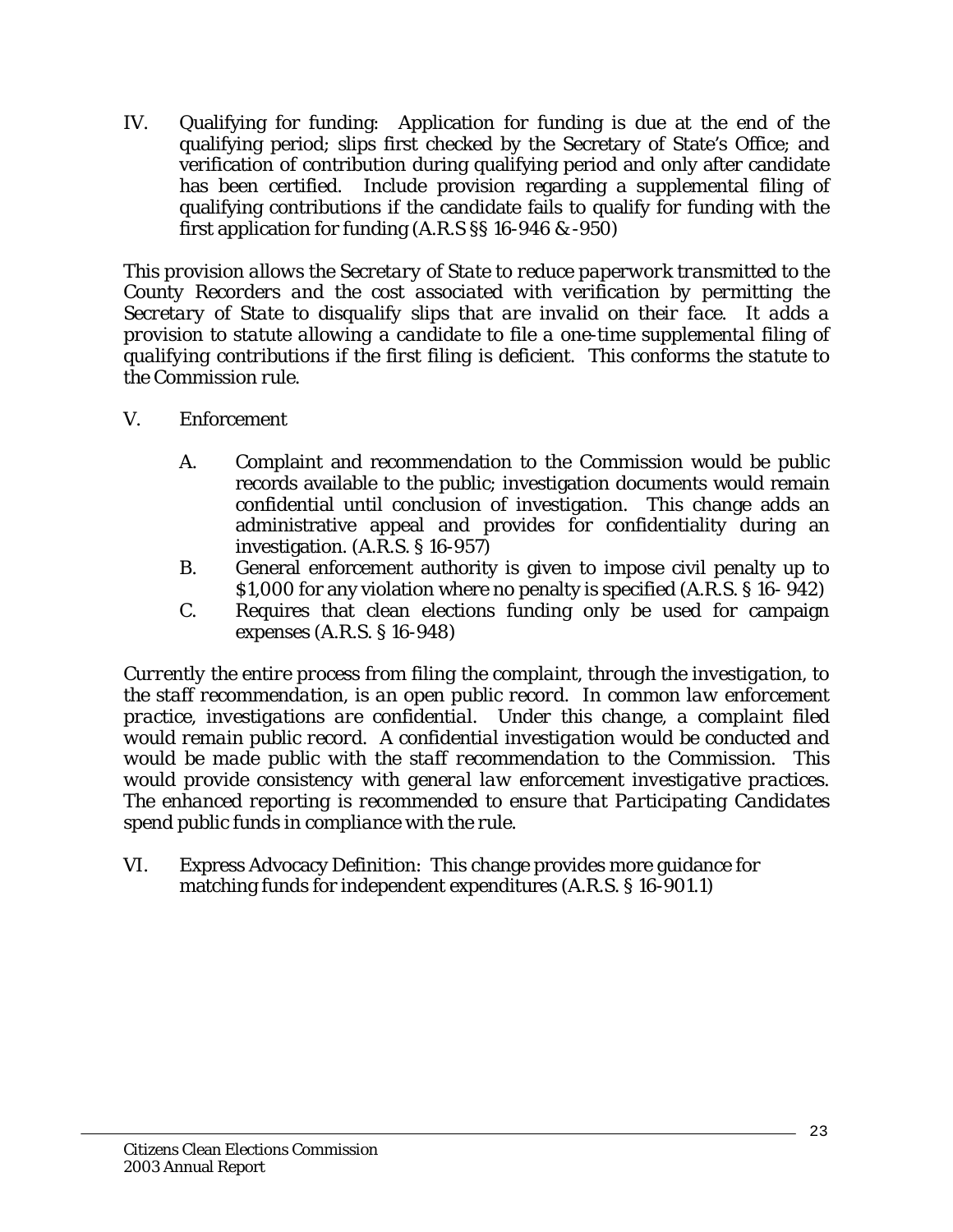## <span id="page-23-0"></span>**STAFF DUTIES**

### **Executive Director**

Facilitate achievement of the Commission's goals and objectives. Direct agency operations and supervise staff, advise and support the Commission, oversee and monitor the implementation of the Commission policies and procedures, publications and forms. Advise the Commission on potential and pending issues and provide and establish efficient and effective mechanisms of communication among various stakeholders of the Act. Oversee and monitor the implementation of Commission policies and procedures. Set agenda and prepare materials for Commission and committee meetings. Serve as the Commission's representative to the Legislative and Executive Branch. Educate and assist candidates in compliance with reporting requirements, limits, and prohibitions, and assist candidates in participating and obtaining public funding.

### **Deputy Director**

Serve as advisor to the Executive Director and assist in the daily administration and management of agency operations. Provide assistance and support to Executive Director in all aspects of staff supervision including program management, performance evaluations, strategic planning, implementation of Commission policies and special projects as requested. Provide oversight, direction and assistance to agency staff on voter education, public relations, candidate education, candidate debates, compliance programs, budgeting, annual reports, financial systems and other areas as directed or needed. Serve in an external relations function through public speaking engagements, and through membership, participation and involvement in relevant civic and professional organizations. Assist Executive Director in serving as a liaison to state agencies, legislators, other intergovernmental jurisdictions.

### **Executive Assistant**

Manage human resource procedures and systems requirements. Serve as agency liaison to candidates and other state agencies. Provide technical service, assistance and training to Commission staff. Assist the Executive Director in the development of operating policies and procedures; assist in long-range organization planning; conduct special studies; recommend changes to correct operating deficiencies; recommend improvements to the provision of services to the public; prepare administrative directives; provide assistance and guidance as requested; represent the Executive Director at meetings involving personnel, government officials, political candidates and public leaders; prepare a variety of administrative reports; supervise personnel; assist Executive Director in executing the Citizens Clean Elections Act.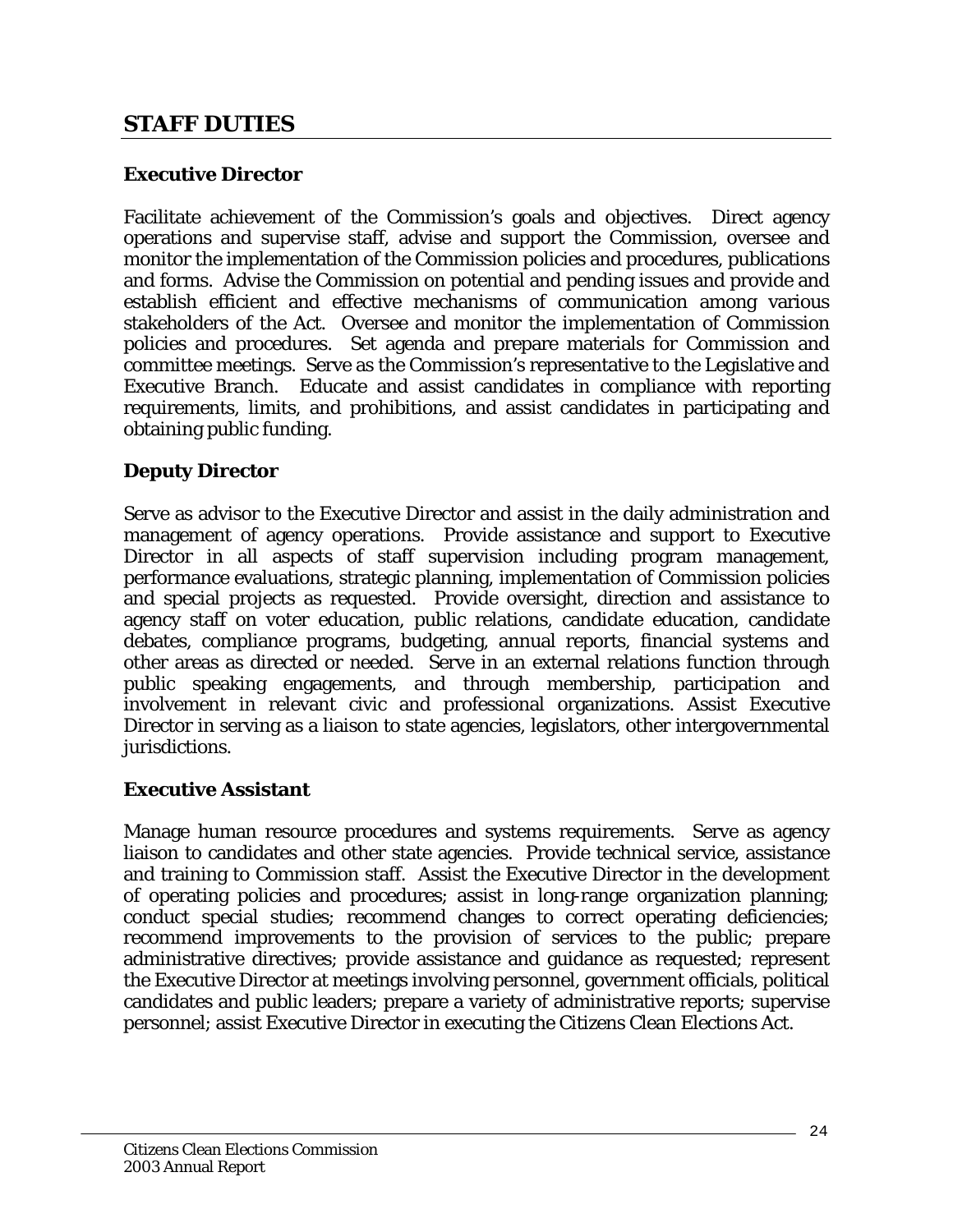#### **Fiscal Services Manager**

Review, monitor and control amounts expended from the budget to assure that expenditures do not exceed funds available; report problems to Executive Director; and read and analyze budget requests, gather data, confer with agency personnel, and make budget recommendations. Serve as the primary liaison between the Commission and the General Accounting Office, vendors and other subcontractors for the proper functioning of all financial systems and transactions. Develop standard operating procedures for all financial procedures relating to Commission activity. Gather and compile data and write detailed reports summarizing financial transactions and status of accounts for a given period; allocate funds to agency programs including voter education, administration and enforcement; and compose directives and procedures as these relate to financial activities of the agency. Develop, maintain, and manage complex database applications to support administration of all Commission programs and activities. Maintains agency's inventory; Acts as the agency's Information & Technology coordinator.

### **Voter Education Manager**

Responsible for the development and distribution of the Candidate Statement Pamphlet to every household with a registered voter. Provide advice and guidance to debate sponsors and candidates for candidate debates. Manage all aspects of publicity, marketing and educational publications for the Commission, including advertising the Commission activities for debates, candidate statement pamphlets, and tax donations in newspapers, on radio, and other media. Travel statewide to provide educational seminars to candidate committees and community groups. Work with elected officials, community leaders, large and small employers, political parties, media and other state and local officials to enhance the understanding of the Act. Develop and circulate a quarterly *Bulletin*, updating interested parties on topics of interest regarding the Act. Provide updates for the website. Create informational brochures and handouts for distribution to voters. Establish fundamental measures for the execution of bi-yearly market research. Develop, maintain, and manage complex database applications to support administration of all Commission programs and activities.

## **Campaign Finance Analyst**

Monitor and review both participating and nonparticipating candidate campaign finance reports. Calculate matching funds for participating candidates based on nonparticipating candidate campaign finance reports. Maintain contact with campaign treasurers and Secretary of State Elections staff. Responsible for all aspects of the candidate complaint process, including investigation and analysis; making recommendations to the Executive Director regarding the statute or rule violation; and tracking each complaint on the complaint tracking database program. Determines one-party-dominant legislative districts. Monitor and track independent expenditures for possible matching funds.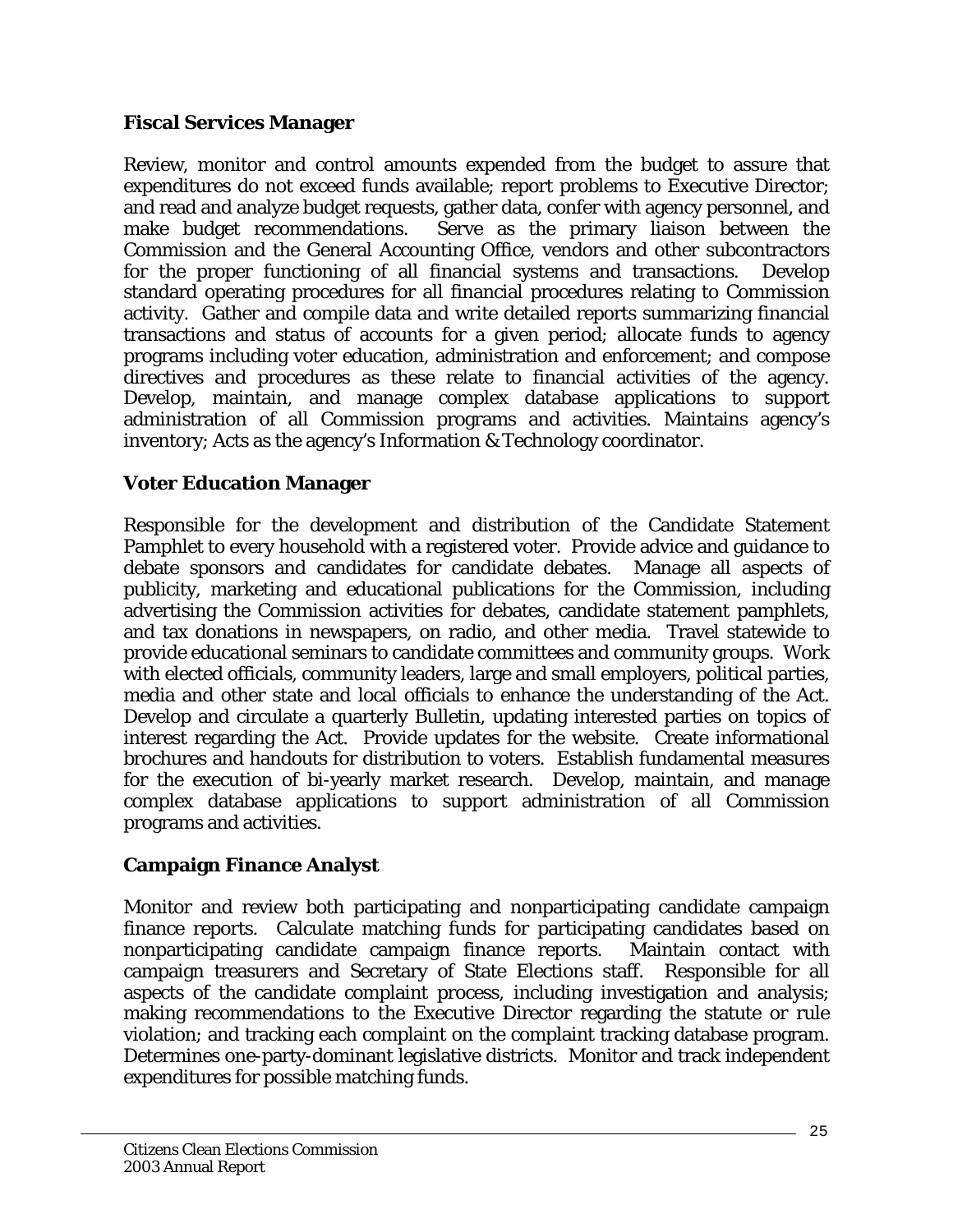#### **Administrative Assistant III**

Provide administrative assistance to the Executive Director and Commission. Provide support in the preparation and execution of monthly Commission meetings, including posting meeting agendas, drafting meeting mailings, ensuring meeting materials are delivered to commissioners prior to meetings. Maintain records for compliance with open meeting law requirements, organizes and maintains meeting materials, and responsible for audiotape recording of regular meetings and executive sessions. Monitor inventory and office supplies. Produce computer-generated letters, memorandum and reports, and assists with front desk duties when necessary.

#### **Administrative Assistant II**

Provide administrative support to staff as needed. Answer incoming calls, draft letters, memos, agendas, and faxes. Schedule project and client meetings on and offsite, and contact attendees to determine availability and to confirm meetings. Photocopy and distribute memos, correspondence and routine mailings. Prepare documents for mailing, open and distribute mail, and oversee mail meter. Monitor receipt of facsimiles, ensures supplies for copy machines and printer, and organize electronic mail distribution lists.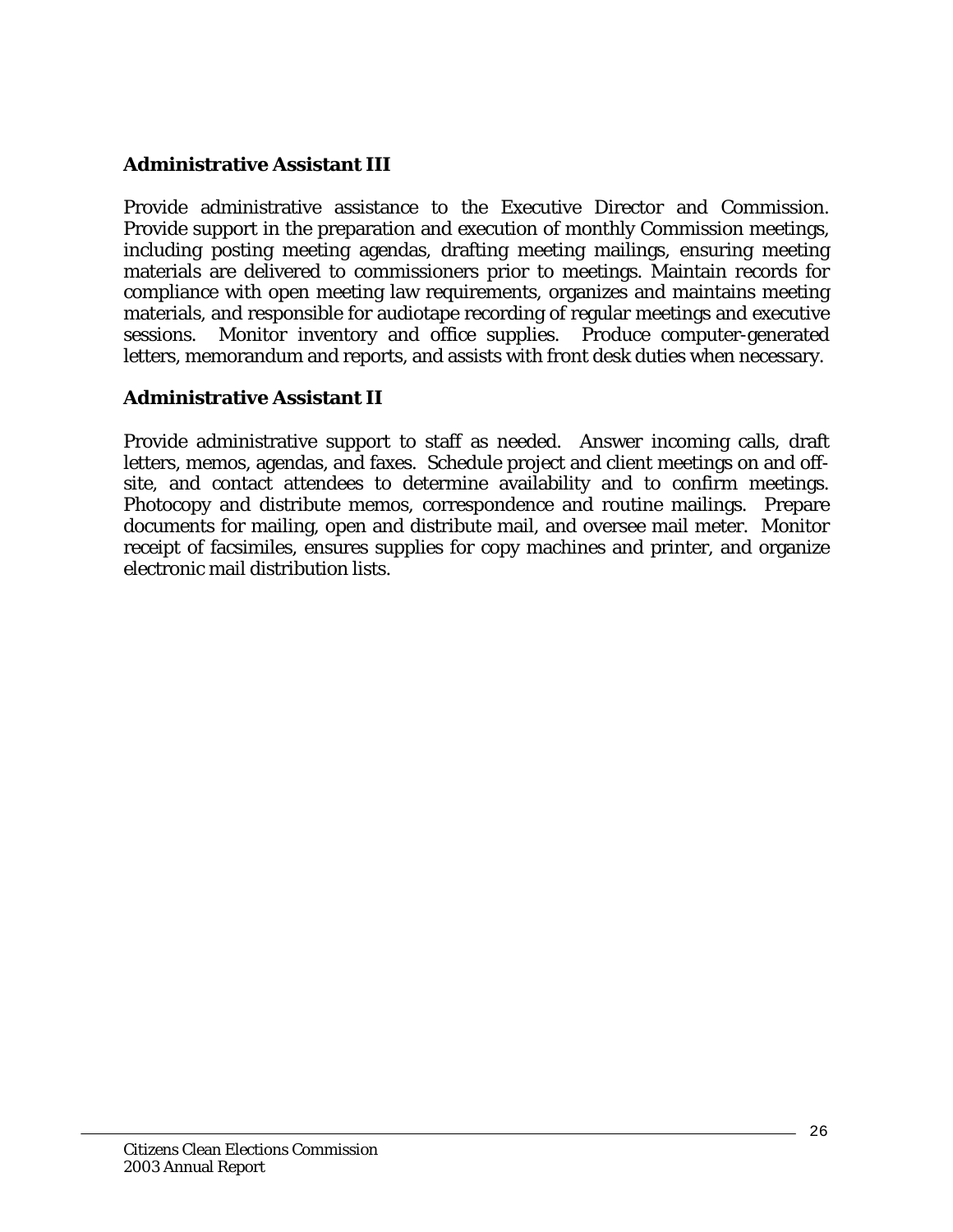# <span id="page-26-0"></span>**PROJECTED FUNDING**

Pursuant to A.R.S. § 16-954(D) "at least once per year the Commission shall project the amount of monies that the Fund will collect over the next four years and the time such monies shall become available."

On November 18, 2003, the Commission adopted the following revenue projections:

| <b>Calendar Year</b> | <b>Income Tax Returns</b> | <b>Cap on Spending</b> |
|----------------------|---------------------------|------------------------|
|                      |                           |                        |
| 2003                 | 2,110,441                 | \$10,552,205           |
| 2004                 | 2,152,650                 | \$10,763,250           |
|                      |                           |                        |
| 2005                 | 2,195,703                 | \$10,978,515           |
|                      |                           |                        |
| 2006                 | 2,239,617                 | \$11,198,085           |

The grand total projected candidate disbursements for the 2004 election cycle is \$5,770,000. The monies in the Fund will be sufficient to fund all participating candidates in the 2004 election cycle.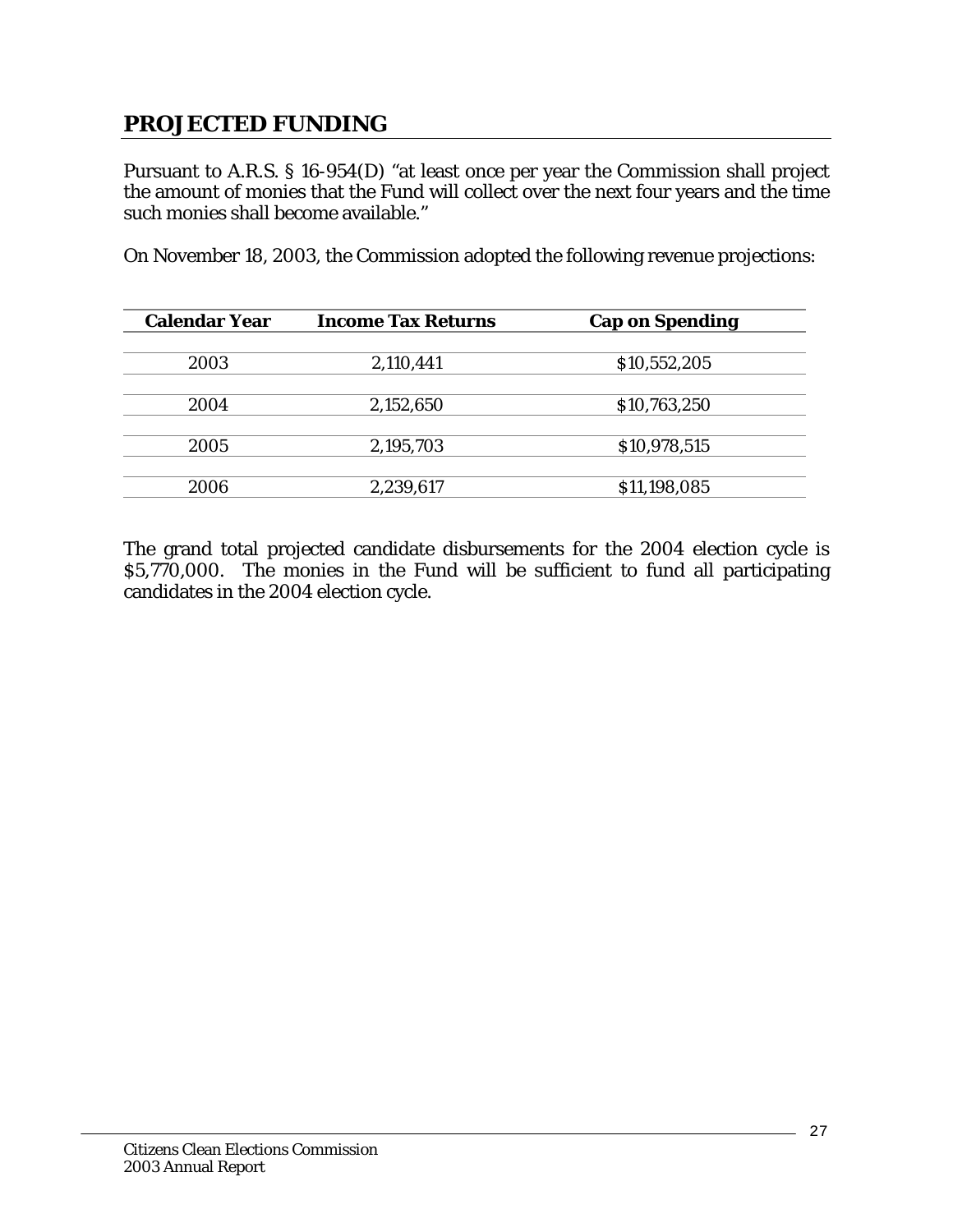# <span id="page-27-0"></span>**FINANCIAL INFORMATION**

#### **Caps on Expenditures**

The Act prescribes certain caps on expenditures from the Citizens Clean Elections Fund. Pursuant to A.R.S. § 16-949(A), the Commission shall not spend more than \$5 times the number of Arizona resident personal income tax returns filed during the previous calendar year on all costs incurred under the law during a particular calendar year.

In calendar year 2002, there were 2,110,441 personal income tax returns filed with the Arizona Department of Revenue. The cap on total expenditures for calendar year 2003 from the Citizens Clean Elections Fund was \$10,552.205.

In addition, the Act imposes a cap on expenditures for administration and enforcement activities. The Commission may use up to 10 percent of the annual limit on costs for reasonable and necessary expenditures for administration and enforcement pursuant to A.R.S. § 16-949(B). The amount of was the cap for reasonable and necessary expenditures for administration and enforcement in calendar year 2003. The Commission spent \$629,974 or 6.0 percent of the amount specified in § 16-949(A), well below the authorized cap for expenditures for administration and enforcement.

Moreover, the Commission is required to spend 10 percent of its annual cap on revenue for voter education pursuant to A.R.S. § 16-949(C). In 2003, the Commission spent \$777,578 or 7.4 percent of the amount specified in A.R.S. § 16- 949(A).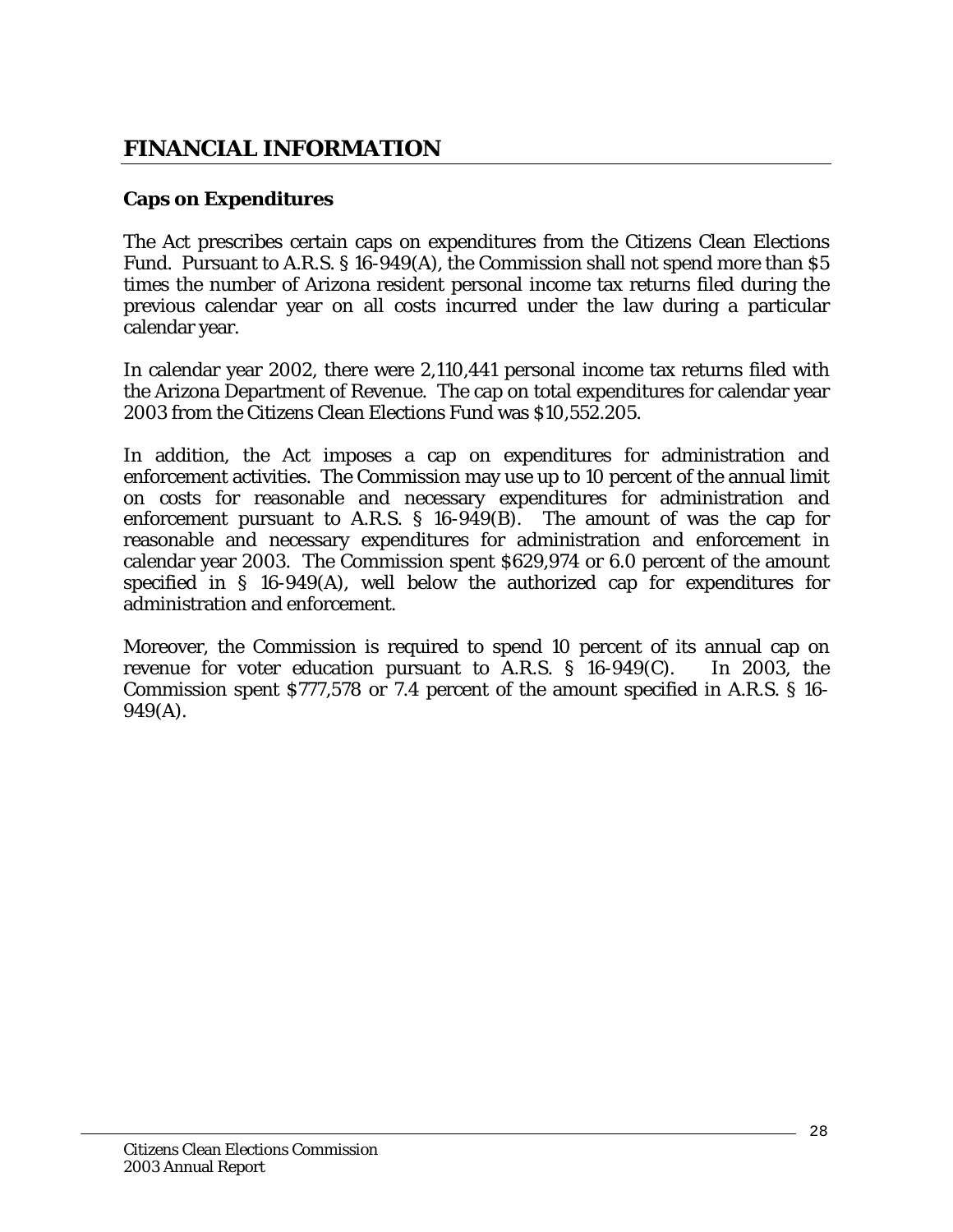## **FINANCIAL INFORMATION**

## Sources of Revenue Citizens Clean Elections Fund AFIS Fund Number 2425 For calendar year 2003 (Unaudited)

| <b>SALES &amp; CHARGES FOR SERVICES</b><br>Lobbyist Filing Fees <sup>1</sup> | (S1, 800)    |
|------------------------------------------------------------------------------|--------------|
| <b>FINES, FORFIETURES &amp; PENALTIES</b><br>Court Assessments <sup>2</sup>  | \$6,791,355  |
| <b>Commission Assessments<sup>3</sup></b>                                    | \$16,854     |
| <b>OTHER REVENUE</b>                                                         |              |
| \$5 Tax Reduction Check-offs                                                 | \$3,979,509  |
| <b>Voluntary Donations</b>                                                   | \$13,010     |
| <b>Tax Credit Donations</b>                                                  | \$105,797    |
| <b>Candidate Qualifying Contributions</b>                                    | <b>S355</b>  |
|                                                                              |              |
| <b>TOTAL REVENUE</b>                                                         | \$10,905,081 |

1In April 2002, the Arizona Superior Court ruled that the lobbyist fee was unconstitutional. The Commission was also ordered to refund all lobbyist fees collected. This line item reflects the amount the Commission returned to the individual lobbyists in 2003.

2This line item reflects the 10% surcharge imposed on all civil and criminal fines and penalties.

3This line item reflects Commission imposed penalties on candidates.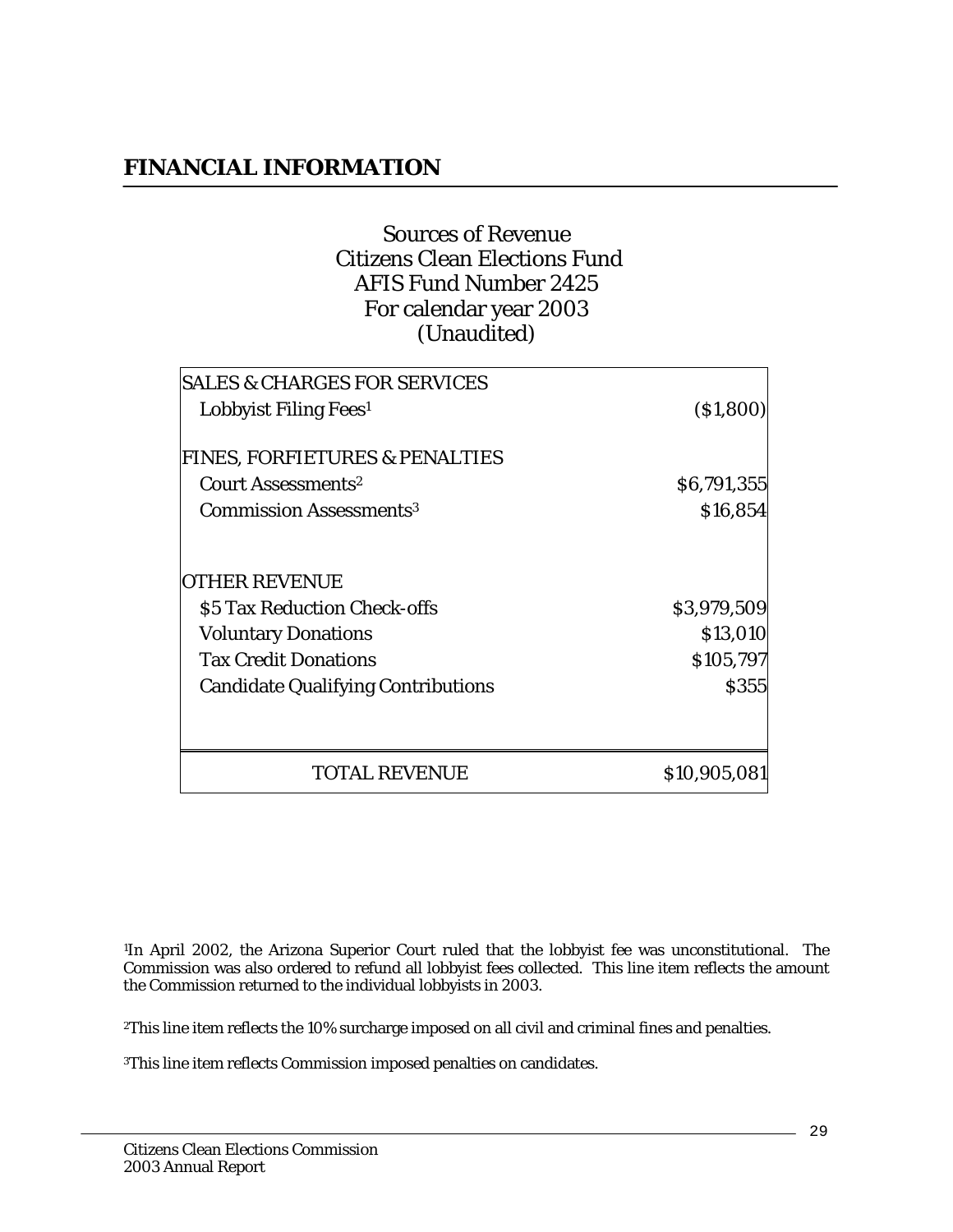## Expenditures Citizens Clean Elections Fund AFIS Fund Number 2425 For Calendar Year 2003 (Unaudited)

|                                   | Administrative     |                   |                   |                |
|-----------------------------------|--------------------|-------------------|-------------------|----------------|
|                                   | and                | <b>Voter</b>      | Campaign          |                |
|                                   | <b>Enforcement</b> | <b>Education</b>  | <b>Funds</b>      | <b>Total</b>   |
| <b>EXPENDITURES</b>               |                    |                   |                   |                |
| <b>Personal Services</b>          | \$239,529          | \$170,235         | $\boldsymbol{S0}$ | \$409,764      |
| <b>Employee-Related</b>           |                    |                   |                   |                |
| <b>Expenditures</b>               | 47,042             | 35,336            | $\mathbf 0$       | 82,378         |
| <b>Professional &amp; Outside</b> |                    |                   |                   |                |
| <b>Services</b>                   | 188,626            | 516,244           | 0                 | 704,870        |
| <b>Travel In-State</b>            | 5,651              | 2,169             | $\Omega$          | 7,820          |
| Travel Out-of-State               | 1,892              | $\Omega$          | 0                 | 1,892          |
| Aid to Individuals and            |                    |                   |                   |                |
| <b>Organizations</b>              | $\mathbf 0$        | $\bf{0}$          | (135, 891)        | (135, 891)     |
| <b>Other Operating</b>            |                    |                   |                   |                |
| <b>Expenditures</b>               | 111,463            | 45,531            | 0                 | 156,994        |
| <b>Capital Equipment</b>          | $\Omega$           | $\mathbf{0}$      |                   | 0              |
| <b>Non-Capital Equipment</b>      | 35,771             | 8,064             | 0                 | 43,835         |
| <b>TOTAL EXPENDITURES*</b>        | (S629, 974)        | $($ \$777,578 $)$ | \$135,891         | ( \$1,271,662) |

\*Total does not reflect the 1.7 and 3.82 million dollar transfers to the State General Fund